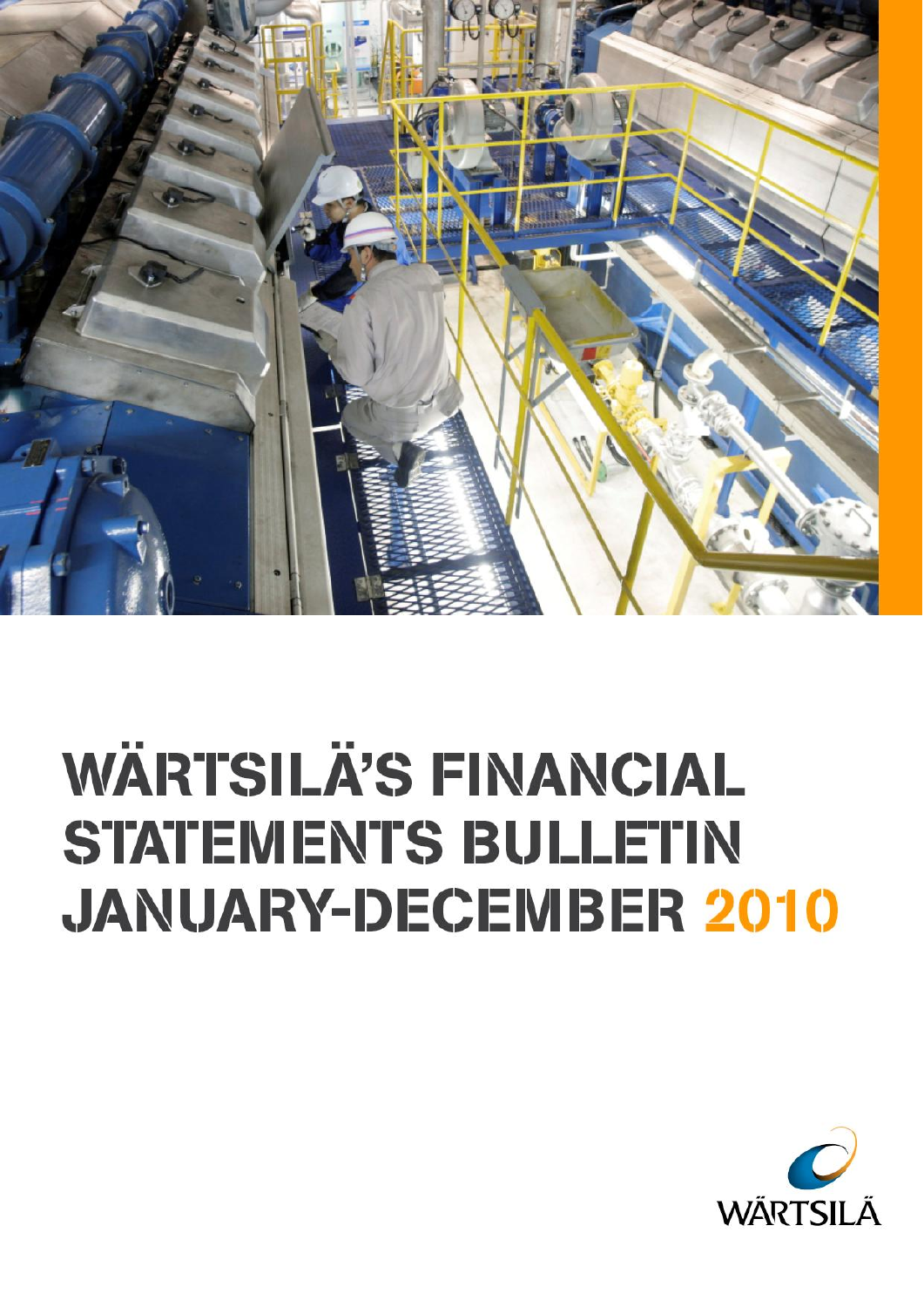# **FINANCIAL STATEMENTS BULLETIN JANUARY-DECEMBER 2010**

The annual figures in this financial statements bulletin are audited.

# **FOURTH QUARTER 10-12/2010 IN BRIEF**

| <b>MEUR</b>                         | 10-12/2010 | 10-12/2009 | Change |
|-------------------------------------|------------|------------|--------|
| Order intake                        | 1 0 0 3    | 823        | 22%    |
| Net sales                           | 1 4 6 2    | 1519       | $-4%$  |
| Operating result (EBIT)             | 159        | 219        | $-27%$ |
| % of net sales                      | 10.9%      | 14.4%      |        |
| Profit before taxes                 | 251        | 170        |        |
| Earnings/share, EUR                 | 0.99       | 1.48       |        |
| Cash flow from operating activities | 171        | 207        |        |

## **REVIEW PERIOD JANUARY-DECEMBER 2010 IN BRIEF**

| <b>MEUR</b>                         | 1-12/2010 | 1-12/2009 | Change |
|-------------------------------------|-----------|-----------|--------|
| Order intake                        | 4 0 0 5   | 3 2 9 1   | 22%    |
| Order book at the end of the period | 3795      | 4 4 9 1   | $-16%$ |
| Net sales                           | 4 5 5 3   | 5 2 6 0   | $-13%$ |
| Operating result (EBIT)             | 487       | 638       | $-24%$ |
| % of net sales                      | 10.7%     | 12.1%     |        |
| Profit before taxes                 | 548       | 558       |        |
| Earnings/share, EUR                 | 3.35      | 4.30      |        |
| Cash flow from operating activities | 663       | 349       |        |
| Interest-bearing net debt           |           |           |        |
| at the end of the period            | $-165$    | 414       |        |
| Gross capital expenditure           | 98        | 152       |        |

All numbers above are shown excluding nonrecurring items and selling profits from assets available for sale. Wärtsilä recognised EUR 16 million (40) of nonrecurring items related to restructuring measures during the fourth quarter and a selling profit of EUR 117 million from the divestment of its Assa Abloy holding. Wärtsilä recognised EUR 75 million (46) of nonrecurring restructuring items and selling profits of EUR 149 million from the divestment shares during the review period January-December 2010.

# **OPERATING ENVIRONMENT AND MARKET DEVELOPMENT**

# **SHIP POWER**

#### **2010 contracting activity stronger than expected**

The number of vessels contracted in 2010 represented an increase of 75% compared to the previous year. This was a much faster and more significant recovery than expected. The improvement was backed by a recovery in trade and ship owner earnings, as well as by attractive new building prices. A more positive outlook for ship financing, together with low interest rates, also contributed to the development. While the first half of the year was characterised by high contracting activity for bulk carriers, the second half saw a similar increase in contracting activity for container vessels and more specialised vessel types. The offshore segment continued strong throughout the year and demand was good especially for floating production units. In the fourth quarter demand for more specialised vessels was good.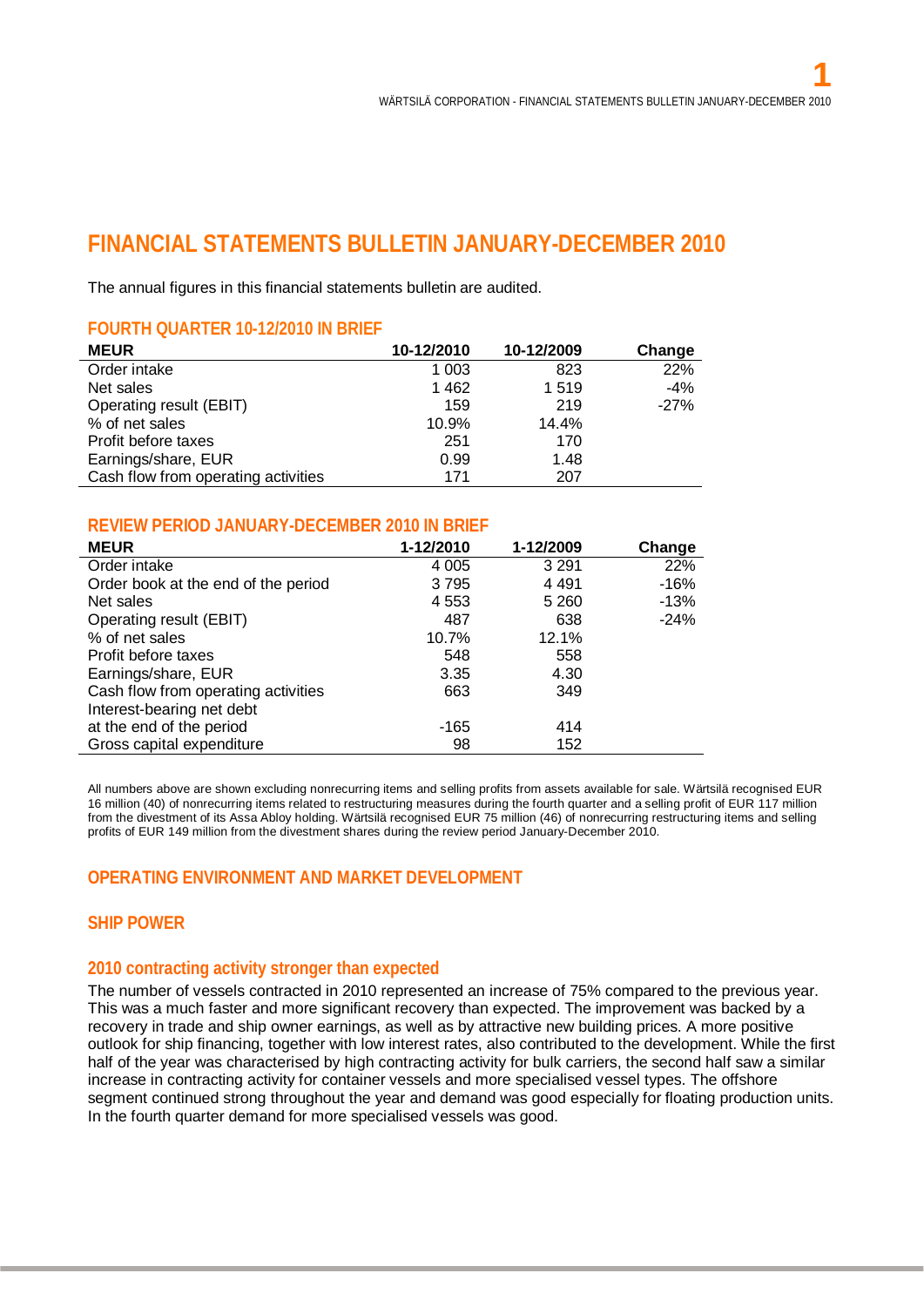## **Ship Power geographical markets - China the biggest market**

As expected, the Asian shipbuilding market, and especially China, emerged stronger than earlier after the downturn. In 2010, China secured the majority of global new building orders, followed by Korea. Both Japan and Europe lost market share in 2010. Growing shipbuilding nations, such as Brazil, were active throughout the year and secured a good share of orders.

In 2010, Chinese ship owners were the most active, ordering more than 20% of all vessels ordered. German owners, traditionally strong in shipping, were slow in ordering whereas Greek owners continued to be active.

#### **Ship Power market shares**

Wärtsilä's market share in medium speed main engines increased from 32% at the end of the previous quarter to 42%. The company's market share in low speed main engines increased slightly to 13% (12). In auxiliary engines the market shares increased slightly to 4% (3).

# **POWER PLANTS**

#### **Power Plants markets remain solid**

The Power Plants market activity continued at a good level during the fourth quarter of 2010. The orders were predominantly for small and medium size projects. Industrial output is increasing in most emerging markets which, in combination with population growth and enhanced standard of living, is driving the need for more power generation. The installed base of wind power generation has also increased, which is creating a need for flexible power generation. The financial crisis led to the postponement of investments for power generation in 2009, and this is now creating demand in several markets.

#### **Power generation market overview**

As energy consumption grows, the need for both new power generation equipment increases, as does demand for replacement equipment for older capacity. Today, the global installed power generation capacity totals approximately 4,700 GW, out of which over half is in OECD-countries. Going forward, growth is expected to be stronger in non-OECD countries, due to increasing industrialization and higher living standards. The majority of Wärtsilä's Power Plants business derives from these emerging markets. Heavy fuel oil (HFO) has traditionally been the dominant fuel for power generation in emerging markets but demand for gas driven plants increases along with the introduction of gas networks. OECD-countries have focused on the development of wind power and increasing the share of natural gas power generation with the target to ramp down old coal based installations. In the USA, the introduction of shale gas has been rapid, and has made the natural gas prices very competitive. Wärtsilä is the only player in the market with such a broad gas engine portfolio within its power range.

#### **Power Plants market position**

The size of Wärtsilä's target markets is approximately 15,000 MW and Wärtsilä's yearly delivery volumes are 2,500-3,000 MW. The development of the heavy fuel oil driven power plants market, where Wärtsilä has a market share of over 50%, is rather stable whereas the market for gas driven power plants is growing. Wärtsilä has a market share of over 60% in the gas engine driven power plants. Wärtsilä is continuously strengthening its position in the gas market, by capturing market share from other technologies and currently has 14% of the market including both gas engines and gas turbines.

## **SERVICES**

#### **Marine service market focused on cost savings throughout the year**

During 2010, the global economic downturn had its effect on the marine service market which focused strongly on cost savings. Marine customers, especially in the merchant segment continued to limit their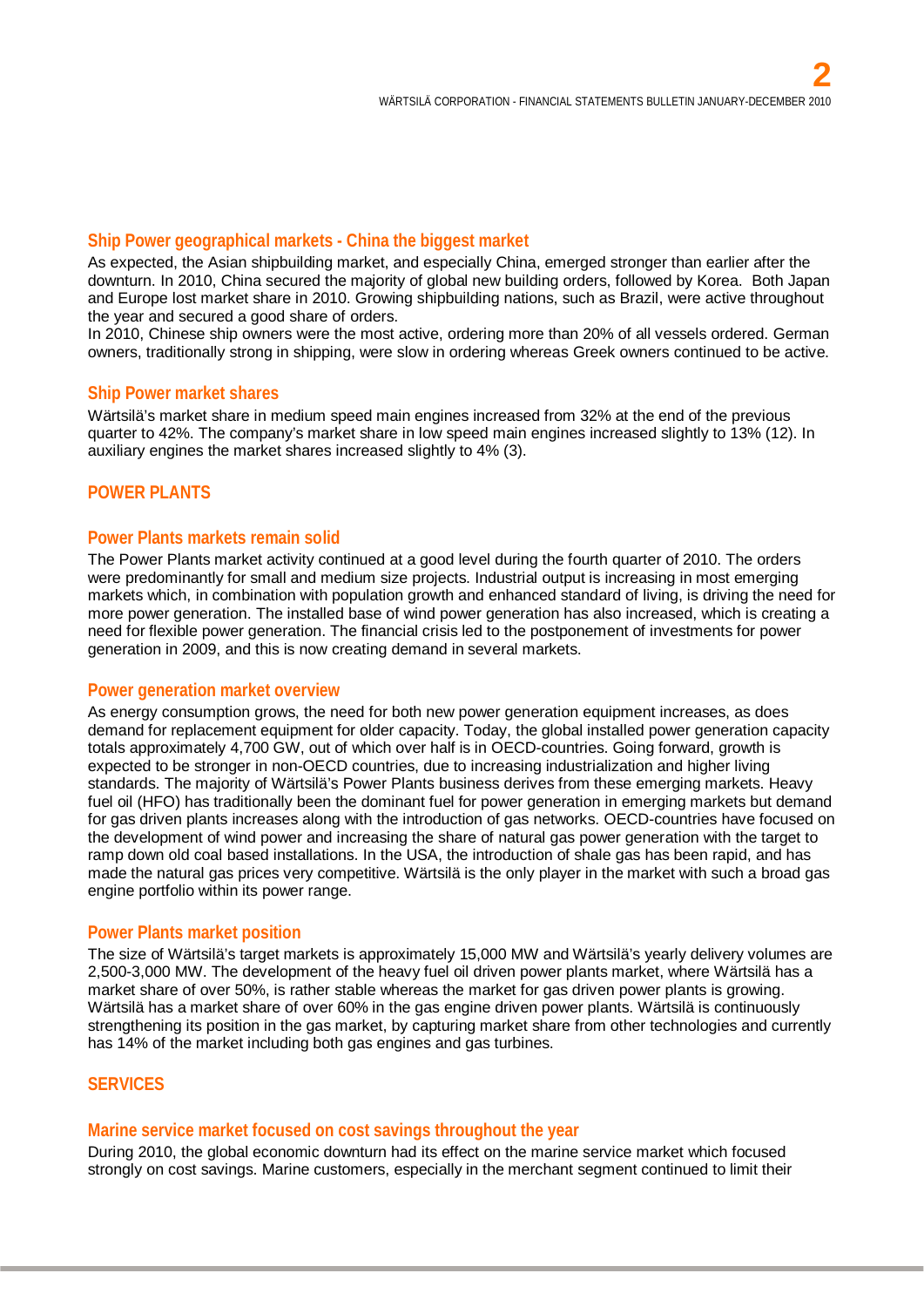maintenance and modernisation investments. A large number of ships were slow steaming which reduces maintenance and repair expenditures. At the end of the year, the amount of idled vessels had decreased to 6% from its peak of 10% at the beginning of 2010. The power plants service business was less affected by the downturn.

Wärtsilä's installed engine base in the Ship Power and Power Plants markets totals close to 180,000 MW and consists of thousands of installations distributed throughout the world. Both end markets consist of several customer segments for Services, and Wärtsilä's portfolio is the broadest in the market. These factors limit the impacts of fluctuations in any individual market or customer segment.

# **ORDER INTAKE INCREASED**

The Group order intake for the fourth quarter totalled EUR 1,003 million (823), 22% higher than the corresponding period last year. The book-to-bill ratio for the fourth quarter was 0.69 (0.54).

The fourth quarter order intake for Ship Power totalled EUR 178 million (54), 227% above the corresponding period last year. During the quarter, Wärtsilä received an important order for LNG Platform Supply Vessels (PSVs) from the Norwegian operator Eidesvik Offshore. This and other orders in the Offshore segment highlight the success of Wärtsilä's strategy to be a system integrator, ship designer, and solutions provider. During the last quarter Wärtsilä was also successful in the big cruise vessel market, endorsing its traditionally strong position in this area. The Offshore segment represented 34% of total orders, Merchant 20%, Special vessels 19%, Cruise&Ferry 21% and Navy and Ship design 2% and 4% respectively. Compared to the previous quarter, order intake increased by 1% (EUR 176 million in the third quarter of 2010).

The order intake for Power Plants in the fourth quarter totalled EUR 317 million (300), which was 5% higher than for the corresponding period last year. During the fourth quarter, the largest power plant orders were received from Timor Leste, Turkey and Bangladesh. Compared to the previous quarter, the Power Plants business order intake decreased 19% (EUR 393 million in the third quarter of 2010). In the Power Plants business, big projects lead to swings between the quarters.

The order intake for Services in the fourth quarter totalled EUR 510 million (470), which was 8% higher than for the corresponding period last year. Compared to the previous quarter, order intake increased by 18% (EUR 433 million in the third quarter of 2010*).* During the quarter, Wärtsilä signed and renewed a number of O&M and maintenance contracts in several countries, including India and Turkey. Wärtsilä Services has more than 400 installations and over 13,000 MW under O&M and Maintenance agreements in approximately 50 countries.

Wärtsilä's order intake for the review period January-December 2010 totalled EUR 4,005 million (3,291), an increase of 22%. The book-to-bill ratio for the review period was 0.88 (0.63). Wärtsilä Ship Power's order intake for the review period was EUR 657 million (317), an increase of 107% over the corresponding period last year. The market started to show small signs of recovery in the first quarter of 2010, leading to increased ordering activity for Wärtsilä Ship Power from the second quarter of 2010. Wärtsilä noted increased activity in the Offshore segment throughout the year and secured several offshore orders during the period. Wärtsilä signed a major contract with the Brazilian industrial group QUIP to supply a totally integrated power solution for a new FPSO (Floating Production Supply and Offloading) vessel. The vessel is unique in that it will be the first FPSO vessel ever to operate on more than 100 MWe of installed power, produced by gas engines.

For the review period January-December 2010, the Power Plants order intake totalled EUR 1,413 million (1,048), a 35% increase compared to last year. The clearly increased order intake was attributable to the improved financing situation in general, as well as recovery in many emerging economies. During the year Wärtsilä received several significant orders. Wärtsilä was contracted to supply Africa's largest gas engine power plant. The contract value is EUR 120 million and it is to be installed in Cameroon. In the second quarter, Wärtsilä was awarded a contract from Brazil to build the largest power plant ever built by Wärtsilä anywhere in the world. This turnkey contract is valued at close to EUR 200 million and the plant will have an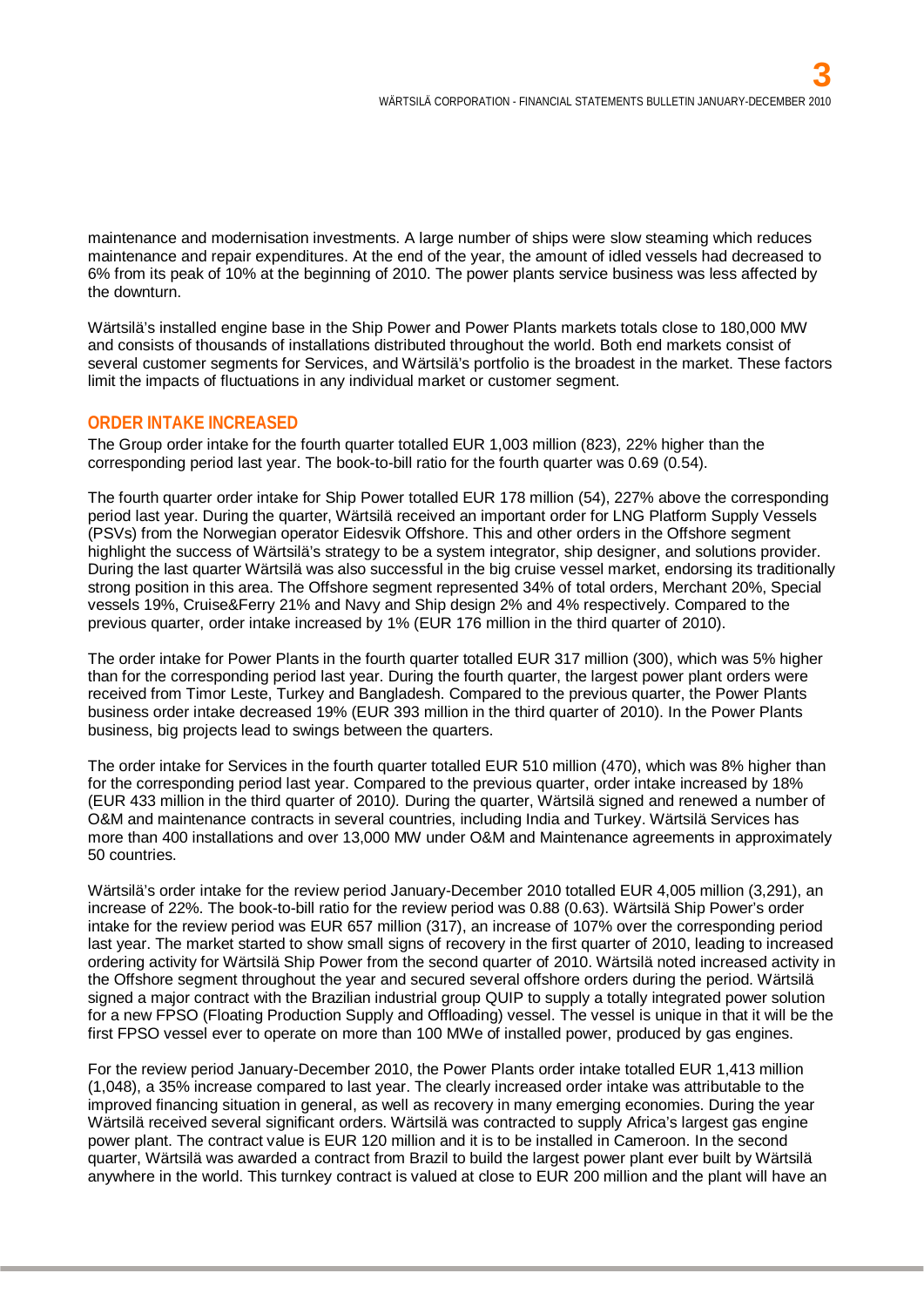electrical output of 380 MW. In addition, Wärtsilä received more than 900 MW of orders from Bangladesh, and almost 700 MW of orders from Turkey.

For the review period January-December 2010, the Services order intake totalled EUR 1,931 million (1,917). Customers showed an increasing interest throughout the year in cost savings and in reducing their environmental footprint and Wärtsilä received several orders for environmental upgrades and conversions.

#### **Order intake by business**

| <b>MEUR</b>         | 10-12/2010 | 10-12/2009 | Change |
|---------------------|------------|------------|--------|
| <b>Ship Power</b>   | 178        | 54         | 227%   |
| <b>Power Plants</b> | 317        | 300        | 5%     |
| <b>Services</b>     | 510        | 470        | 8%     |
| Order intake, total | 1 0 0 3    | 823        | 22%    |

| <b>MEUR</b>         | 1-12/2010 | 1-12/2009 | Change |
|---------------------|-----------|-----------|--------|
| Ship Power          | 657       | 317       | 107%   |
| <b>Power Plants</b> | 1413      | 1 0 4 8   | 35%    |
| <b>Services</b>     | 1 931     | 1917      | $1\%$  |
| Order intake, total | 4 0 0 5   | 3 2 9 1   | 22%    |

# **Order intake Power Plants**

| <b>MW</b> | 10-12/2010 | 10-12/2009 | Change |
|-----------|------------|------------|--------|
| Oil       | 223        | 293        | $-24%$ |
| Gas       | 611        | 332        | 84%    |
|           |            |            |        |
|           |            |            |        |
| <b>MW</b> | 1-12/2010  | 1-12/2009  | Change |
| Oil       | 1 7 9 7    | 1 1 7 2    | 53%    |
| Gas       | 1 377      | 800        | 72%    |

#### **ORDER BOOK**

At the end of the review period Wärtsilä's total order book stood at EUR 3,795 million (4,491), a decrease of 16%.

The Ship Power order book stood at EUR 1,825 million (2,553), -29%. At the end of the review period the Power Plants order book amounted to EUR 1,299 million (1,362), which is 5% lower than at the same date last year. The Services order book totalled EUR 671 million (576) at the end of the review period, an increase of 16%.

#### **Order book by business**

| <b>MEUR</b>         | 31 Dec. 2010 | 31 Dec. 2009 | Change |
|---------------------|--------------|--------------|--------|
| <b>Ship Power</b>   | 1825         | 2 5 5 3      | $-29%$ |
| <b>Power Plants</b> | 1 2 9 9      | 1 362        | $-5%$  |
| Services            | 671          | 576          | 16%    |
| Order book, total   | 3 7 9 5      | 4 4 9 1      | $-16%$ |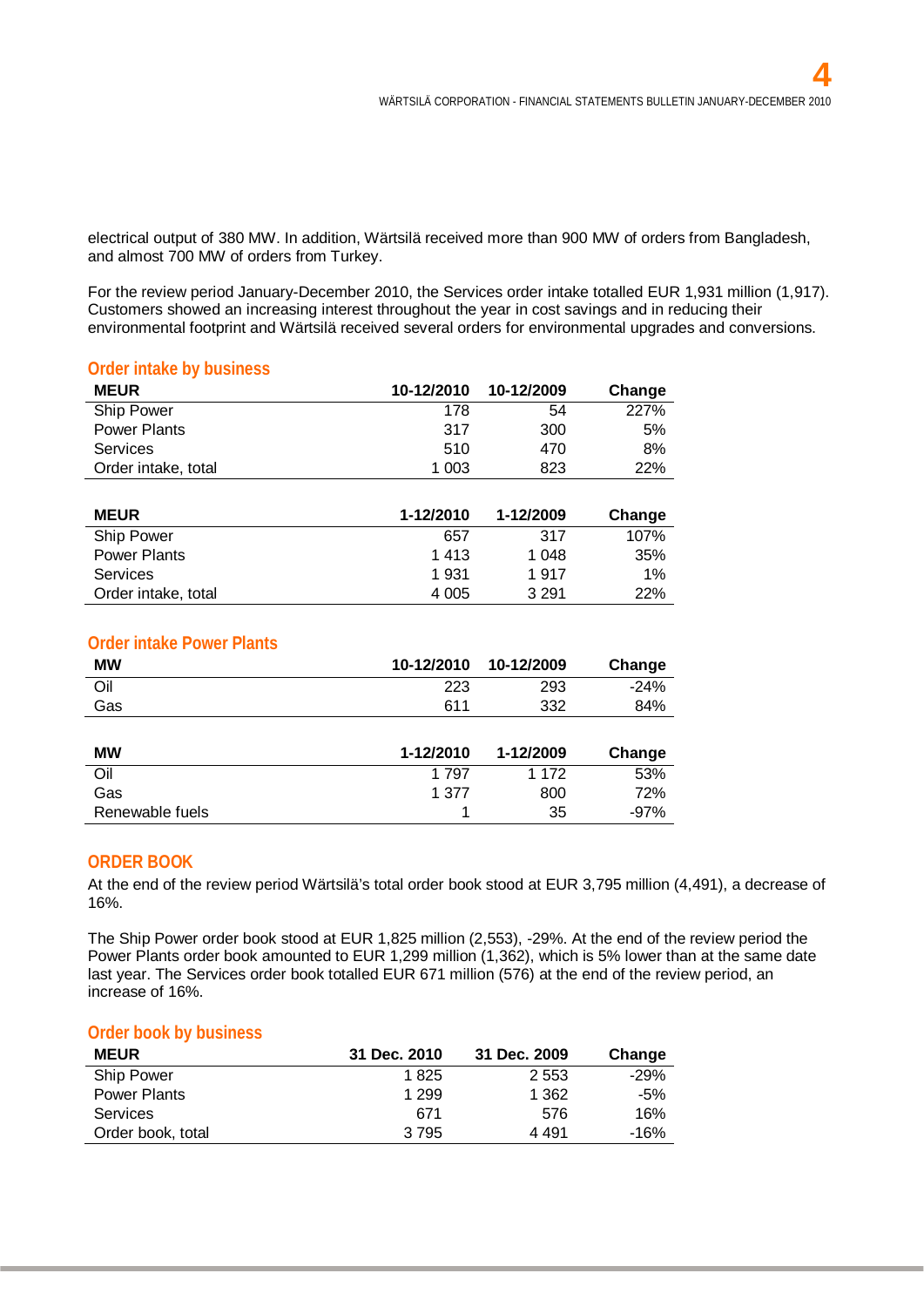## **SALES DEVELOPED AS EXPECTED**

Wärtsilä's net sales for the fourth quarter decreased by 4% to EUR 1,462 million (1,519) compared to the corresponding period last year. Net sales for Ship Power totalled EUR 371 million (538), a decrease of 31%. Power Plants' net sales for the fourth quarter totalled 577 million (476), which is 21% higher than in the corresponding quarter last year. The fourth quarter again marked an all time high for Services net sales, which amounted to EUR 516 million (504), an increase of 2%.

Wärtsilä's net sales for January-December 2010 totalled EUR 4,553 million (5,260), -13%. This was well in line with Wärtsilä's estimate of a decrease of approximately 15%. Ship Power's net sales decreased by 32% and totalled EUR 1,201 million (1,767). Net sales for Power Plants totalled EUR 1,525 million (1,645), a decrease of 7%. Net sales from the Services business remained at last year's level and amounted to EUR 1,823 million (1,830). Ship Power accounted for 26%, Power Plants for 34% and Services for 40% of the total net sales.

Of Wärtsilä's net sales for January-December 2010, approximately 70% was EUR denominated, 12% USD denominated, with the remainder being split between several currencies.

| <b>MEUR</b>         | 10-12/2010 | 10-12/2009 | Change |
|---------------------|------------|------------|--------|
| Ship Power          | 371        | 538        | $-31%$ |
| <b>Power Plants</b> | 577        | 476        | 21%    |
| Services            | 516        | 504        | 2%     |
| Net sales, total    | 1462       | 1519       | $-4%$  |
|                     |            |            |        |
| <b>MEUR</b>         | 1-12/2010  | 1-12/2009  | Change |
| Ship Power          | 1 201      | 1767       | $-32%$ |
| <b>Power Plants</b> | 1 5 2 5    | 1645       | $-7%$  |
| Services            | 1823       | 1830       | 0%     |
| Net sales, total    | 4 5 5 3    | 5 2 6 0    | $-13%$ |

#### **Net sales by business**

#### **SOLID PROFITABILITY**

The fourth quarter operating result before nonrecurring expenses was EUR 159 million (219), or 10.9% of net sales (14.4). For the review period January-December 2010, the operating result before nonrecurring expenses was EUR 487 million (638). The operating margin (EBIT) was 10.7% of net sales (12.1), well in line with Wärtsilä's estimate for 2010. Including nonrecurring expenses, the operating result was EUR 412 million or 9.1% of net sales. Wärtsilä recognised EUR 75 million of nonrecurring expenses related to the restructuring measures during the review period January-December 2010.

Based on the new, leaner structure, its good position in the markets and its efficient services organisation, Wärtsilä has redefined its long-term EBIT margin target to be 14% at the peak of the cycle. At the trough of the cycle Wärtsilä's target is to keep the operating profit margin above 10%. This replaces the previous target of 8-10% +/-2% over the cycle.

Financial items amounted to EUR -13 million (-34). Net interest totalled EUR -12 million (-17). Dividends received totalled EUR 7 million (6). The deviation in financial items is mainly due to exchange rate differences, which were negative during the corresponding period of 2009 as well as lower net interest expenses. Profit before taxes amounted to EUR 548 million (558). Taxes in the reporting period amounted to EUR 151 million (161). The profit for the financial period amounted to EUR 397 million (396). Earnings per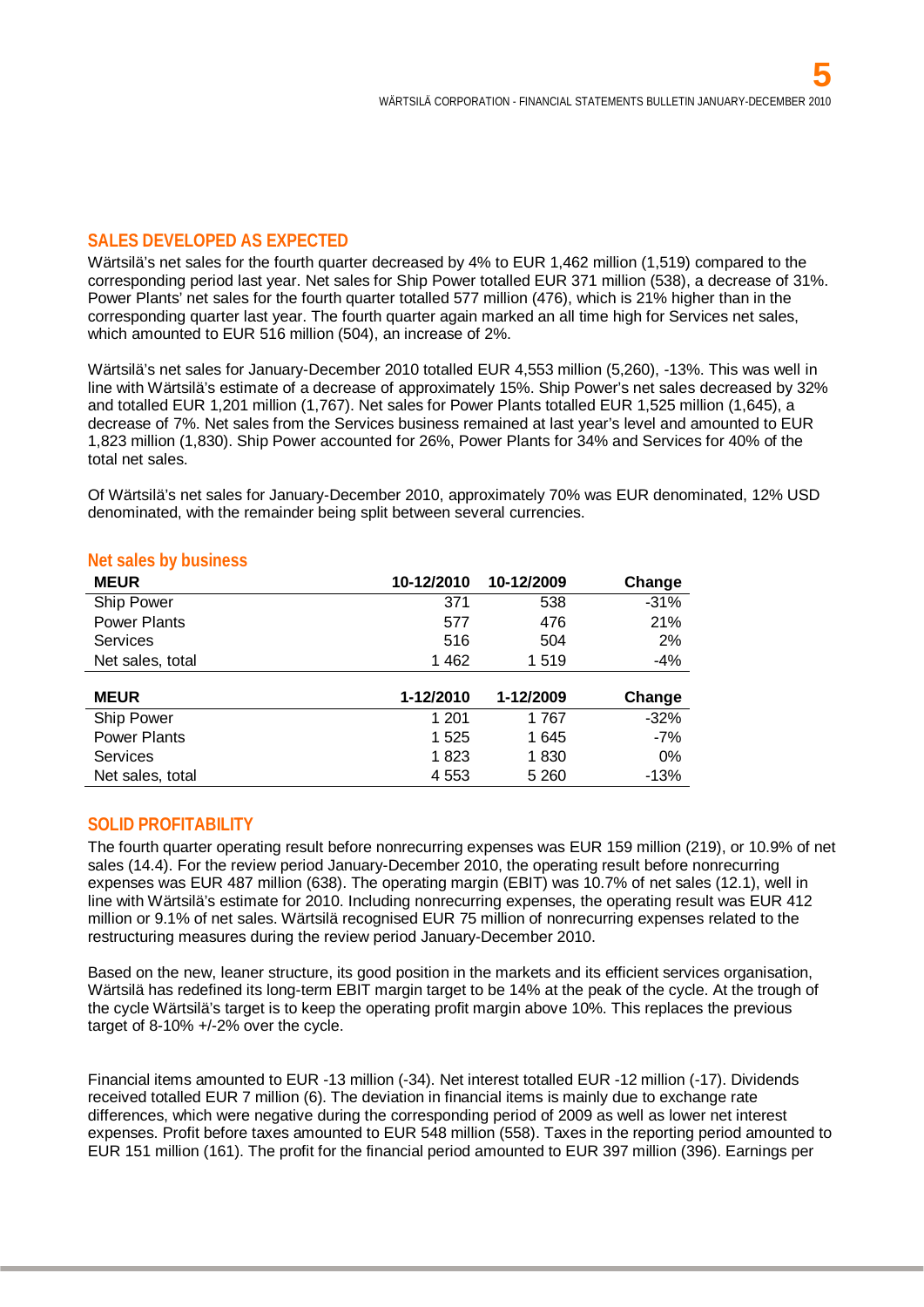share were 3.91 euro (3.94) and equity per share was 16.61 euro (15.17). Return on investment (ROI) was 26.0% (29.9). Return on equity was 25.0% (29.2)

#### **BALANCE SHEET, FINANCING AND CASH FLOW**

Wärtsilä's fourth quarter cash flow from operating activities amounted to EUR 171 million (207). For January-December 2010 the cash flow from operating activities was at an all time high level, 663 million (349). Net working capital at the end of the period totalled EUR 170 million (482). Advances received at the end of the period totalled EUR 616 million (879). Liquid reserves at the end of the period amounted to EUR 776 million (244).

Wärtsilä had interest bearing loans totalling EUR 628 million at the end of December 2010. The existing funding programmes include long-term loans of EUR 572 million, unutilised Committed Revolving Credit Facilities totalling EUR 560 million, and Finnish Commercial Paper programmes totalling EUR 700 million. The total amount of short-term debt maturing within the next 12 months is EUR 56 million.

The solvency ratio was 40.8% (40.0) and gearing was -0.09 (0.28).

#### **HOLDINGS DIVESTED**

During the third quarter Wärtsilä sold its holding in Sampo Group for EUR 35 million. The realised selling profit amounted to EUR 32 million. During the fourth quarter Wärtsilä sold its holding of 7,270,350 B shares in Assa Abloy for EUR 135 million and booked a selling profit of EUR 117 million.

#### **CAPITAL EXPENDITURE WAS CLEARLY BELOW DEPRECIATION**

Gross capital expenditure in the review period totalled EUR 98 million (152), which comprised EUR 92 million (136) in production, logistics and information technology investments, and EUR 6 million (16) in acquisitions and investments in securities. Depreciation and amortisations for the review period amounted to EUR 116 million (165).

Maintenance capital expenditure for 2011 will be in line with or slightly above depreciation. Possible acquisition opportunities may affect capital expenditure for the year.

#### **STRATEGY**

Wärtsilä's strategic aim is to strengthen its leading position in its markets and to ensure continued growth by offering customers reliability and the best lifecycle efficiency available. This is made possible by an integrated equipment and solutions portfolio combined with a broad service offering that matches customers' needs worldwide. The foundation of Wärtsilä's competitive edge lies in its continuous focus on innovation and R&D and its aim is to be the technology leader in its industries. Wärtsilä's ability to focus on long-term business drivers, its strong financial base, and agility in adapting to changing market conditions puts the company in a strong position to pursue its strategy.

#### **STRATEGIC ACQUISITIONS, JOINT VENTURES AND EXPANSION OF THE NETWORK IN 2010**

In May, Wärtsilä signed a joint venture agreement with the Russian company Transmashholding (TMH) to manufacture modern multipurpose diesel engines in Russia. The engines, including a new and technically advanced version of the Wärtsilä 20-engine, will be used in shunter locomotives and for various marine and power applications. The two companies will jointly engineer the railway application. Wärtsilä and TMH will also evaluate broadening the activities of the joint venture to include the development and manufacturing of other diesel engine models in the future. The value of Wärtsilä's investment in the joint venture is approximately EUR 30 million and production of the engines is planned to start in 2012.

During the review period, Wärtsilä continued to expand its service network with the inauguration of a new office and workshop facility in Panama.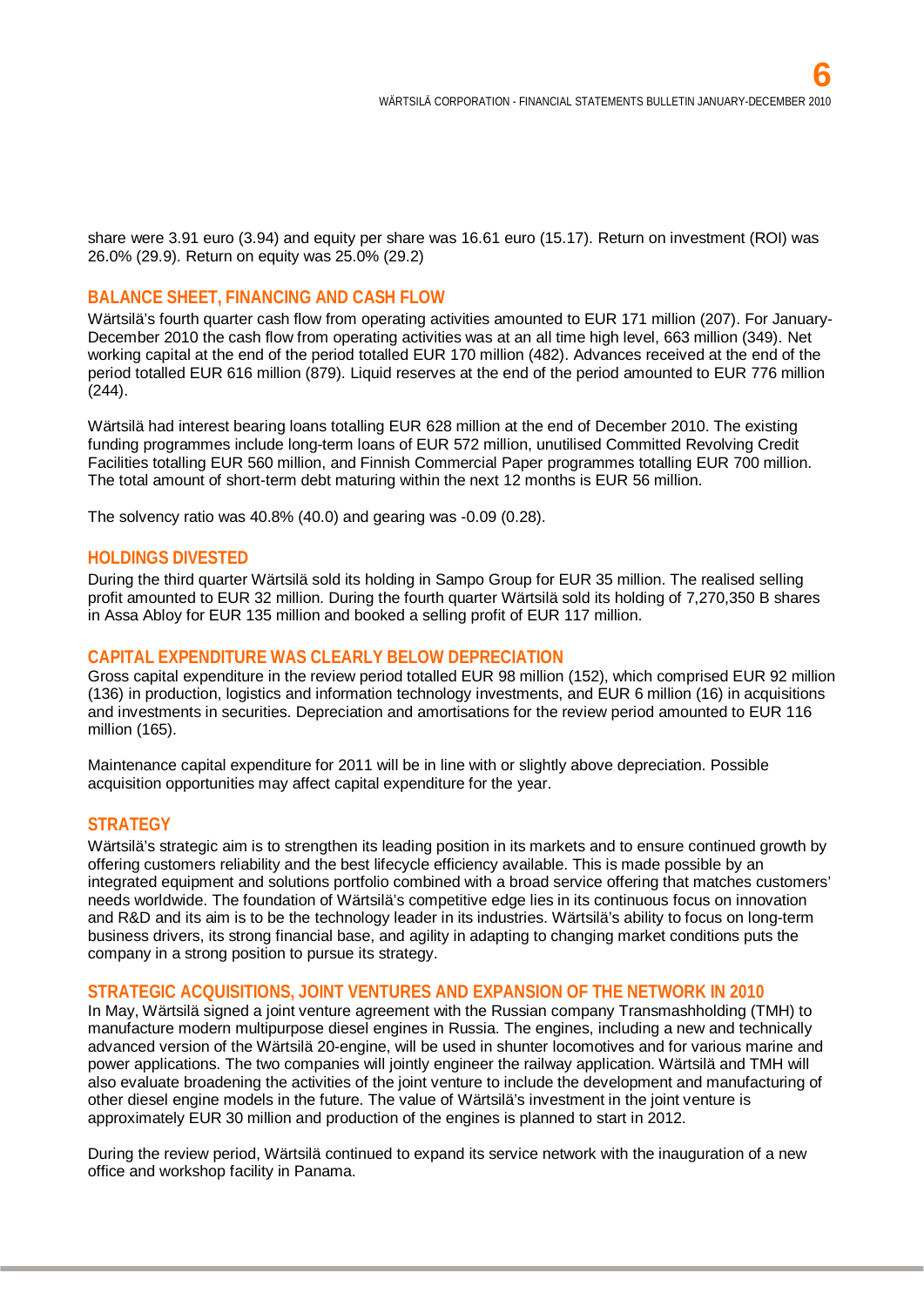# **LONG-TERM FINANCIAL TARGETS**

Wärtsilä has redefined its long-term financial targets. Our target is to grow faster than global GDP. Our operating profit margin (EBIT%) target is 14% at the peak of the cycle. Even at the trough of the cycle, our target is to keep the operating profit margin above 10%. Our target is to maintain gearing below 50%. Our target is to pay a dividend equivalent to 50% of earnings.

## **RESTRUCTURING MEASURES**

Following the global financial crisis, Wärtsilä began adjusting its capacity and cost structure in May 2009 to reflect lower demand. These efforts were intensified in January 2010.

The first steps taken were to reduce the number of jobs in Ship Power, the business that had been the most severely hit by the market downturn.

In January 2010, measures continued by starting the adaptation of manufacturing capacity to both the structural changes in the market and to a lower demand environment. Some of the manufacturing capacity has been moved to China and two factories in the Netherlands are in the process of being closed. New and more efficient ways to operate have been introduced, thus enabling the closure of smaller units and the consolidation of operations to larger entities in various countries, as well as the consolidation of manufacturing close to growing markets. Temporary lay-offs have mainly been used in Finland and Norway. Lower capacity utilisation has also triggered an adaptation of all Wärtsilä's global staff functions with the aim of streamlining processes, decreasing overlaps, and improving the cost efficiency. Wärtsilä initiated processes to reduce approximately 400 jobs globally in its support functions during the fourth quarter.

Through all of these measures initiated in different phases, Wärtsilä is reducing the number of personnel by approximately 1,800 employees.

When fully implemented, it is estimated that the reductions will decrease costs by approximately EUR 130 million, which is slightly higher than previously anticipated. Of these cost savings, about EUR 60 million have materialised by the end of 2010. The remainder of the savings will gradually materialise during 2011. Wärtsilä anticipates that the majority of these cost savings will be permanent.

The total nonrecurring costs related to the restructuring will be approximately EUR 150 million, somewhat higher than previously estimated. From the costs, EUR 40 million non-cash write-offs were recognised in 2009. In January-December 2010, Wärtsilä recorded EUR 75 million nonrecurring items related to restructuring measures. The remainder of the costs will be recognised during the first half of 2011.

#### **MANUFACTURING**

The year 2010 was characterised by restructuring and reorganisation of Wärtsilä's manufacturing footprint and measures continued throughout the year.

The set up for manufacturing controllable pitch (CP) propellers at the joint venture, Wärtsilä CME Zhenjiang Propeller Co. Ltd. in Zhenjiang, China, is proceeding according to plan. The majority of the equipment needed will be relocated from the Wärtsilä factory in Drunen, The inauguration of the new factory and the first deliveries are planned for the second quarter of 2011.

The activities in Wärtsilä's joint venture with Transmashholding in Russia relating to the manufacturing of modern and multipurpose diesel engines, including a new and technically advanced version of the Wärtsilä 20 engine which will be used in shunter locomotives and for various marine and power applications, is proceeding according to plan. The first test locomotive was started at the end of the year.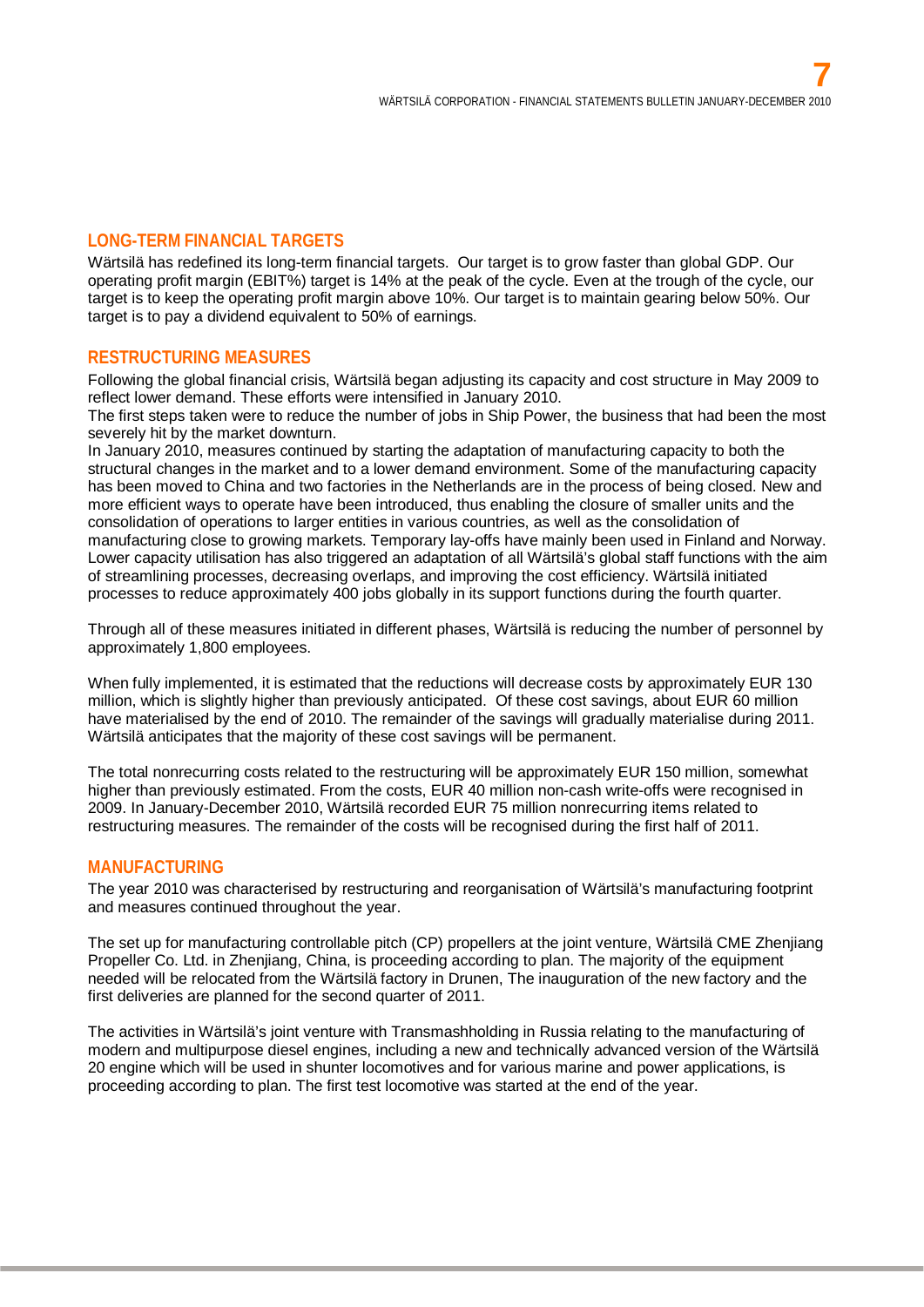## **RESEARCH AND DEVELOPMENT**

The foundation of Wärtsilä's competitive edge lies in its continuous focus on innovation and R&D and in its aim is to be the technology leader in its industries. This is done by offering a streamlined portfolio of products and by integrating products into larger solutions Environmental solutions are an integrated part of Wärtsilä's product portfolio. Wärtsilä's R&D activities focus on products and solutions that are fuel-efficient, reliable and safe, cost-efficient to operate, and that produce minimal environmental impacts throughout their lifecycles. Wärtsilä is in the process of renewing its 4-stroke and 2-stroke engine portfolio to meet the needs brought by the tightened environmental legislation.

In 2010, Wärtsilä's research and development expenses totalled EUR 141 million (141), or 3.1% of net sales.

#### **NEW PRODUCT LAUNCHES**

During the first quarter of 2010, Wärtsilä launched a new product, the Wärtsilä NOR, which is a NOx reducer based on Selective Catalytic Reduction technology. This is a proven means for the effective reduction of NOx emissions.

In the third quarter, Wärtsilä launched its new Communication and Control Centre, the first system to integrate an entire ship control system into a single solution.

In September, Wärtsilä launched the latest addition to its gas engine portfolio, the Wärtsilä 18V50SG engine. The engine has an electrical output of 18,321 kW, making it the largest gas powered generating set in the world.

Wärtsilä also launched the Wärtsilä Ballast Water Treatment solution which provides customers with a reliable means for responding to the requirements set by the International Maritime Organization, and to additional requirements stipulated by maritime authorities.

The new Propulsion Condition Monitoring Service, adapted from the remote monitoring architecture Wärtsilä developed for its engine monitoring service, is the first of its kind in the marine propulsion market

In the fourth quarter, Wärtsilä introduced a more powerful version of its popular Wärtsilä 32 engine for marine applications.

#### **PERSONNEL**

Wärtsilä had 17,528 (18,541) employees at the end of December 2010. On average, the number of personnel for January-December 2010 totalled 18,000 (18,830). Ship Power employed 969 (1,140) people. Power Plants employed 835 (835) people, Services 11,150 (11,219) and manufacturing and R&D (Wärtsilä Industrial Operations) 4,210 (4,911) people.

Of Wärtsilä's total number of employees, 19% (19) were located in Finland, 6% (8) in the Netherlands and 31% (31) in the rest of Europe. Personnel employed in Asia represented 31% (30), out of which 7% (7) were in China, in India 6% (6), in Singapore 5% (5), and in the rest of the Asia 14% (12)

#### **SUSTAINABLE DEVELOPMENT**

The global quest for sustainable and environmentally sound development is an important demand driver for Wärtsilä. Increased environmental concerns and more stringent regulations, both globally and locally, are creating pressure on the marine industry to constantly investigate new ways of reducing the environmental impact of ships. Wärtsilä is well positioned to reduce sea transport emissions and greenhouse gas emissions, thanks to its various technologies and specialised services. The need to reduce greenhouse gas emissions also continues to drive change in the energy sector.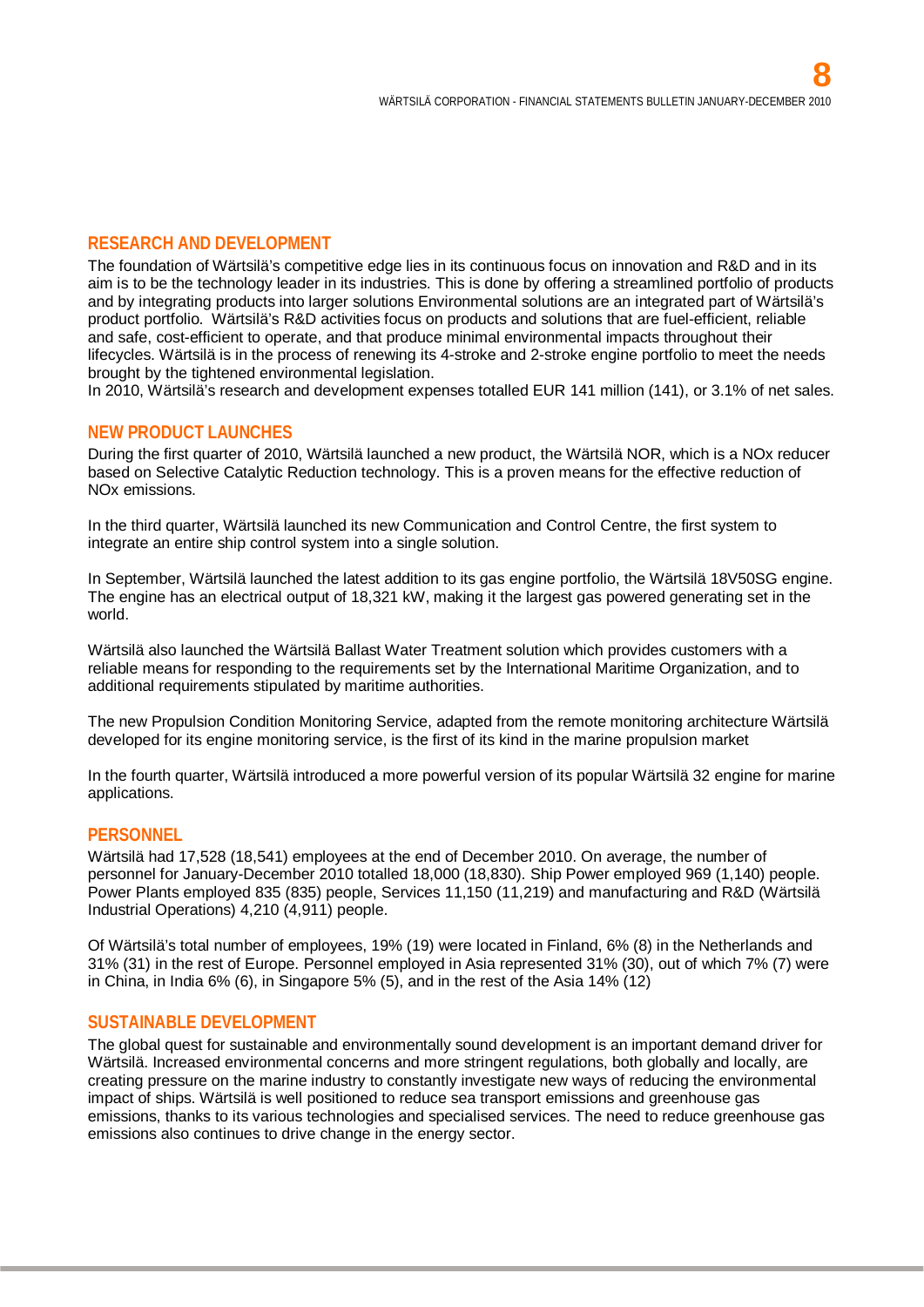During the second quarter, Wärtsilä in co-operation with the Baltic Sea Action Group (BSAG), arranged an environmental conference to seek shipping solutions that can benefit the seriously polluted Baltic Sea.

Wärtsilä joined the World Bank-led Global Gas Flaring Reduction organisation, which strives to reduce the flaring or burning of natural gas associated with oil production, thereby reducing greenhouse gas emissions.

In December, Wärtsilä joined the Sustainable Shipping Initiative (SSI), a programme initiated by Forum for the Future. The initiative brings together the industry's leading organisations to show what can and must be done for shipping to contribute to, and benefit from, a sustainable future.

In 2010, Wärtsilä's share was included in two new sustainability indexes: The ECPI Global Carbon Equity Index, and the OMX GES Sustainability Nordic index. Wärtsilä was also rated a PRIME company by Oekom Research.

Wärtsilä is committed to support the UN Global Compact and its principles with respect to human rights, labour, environment and anti-corruption.

Wärtsilä's Sustainability Report, which is part of the annual report, is prepared in accordance with the GRI G3 guidelines. It represents a balanced and reasonable view of Wärtsilä's economic, environmental and social performance. The sustainability report is assured.

## **SHARES AND SHAREHOLDERS**

#### **SHARES ON HELSINKI EXCHANGES**

| 31 Dec. 2010                       | Number of<br><b>Shares</b> | Number of<br>votes | Number of shares<br>traded 1-12/2010 |              |
|------------------------------------|----------------------------|--------------------|--------------------------------------|--------------|
| WRT <sub>1</sub> V                 | 98 620 565                 | 98 620 565         |                                      | 98 075 775   |
|                                    |                            |                    |                                      |              |
| 1 Jan. - 31 Dec. 2010              | High                       | Low                | Average 1)                           | <b>Close</b> |
| Share price                        | 59.25                      | 28.19              | 39.86                                | 57.10        |
| 1) Trade-weighted average price    |                            |                    |                                      |              |
|                                    | 31 Dec. 2010               | 31 Dec. 2009       |                                      |              |
| Market capitalisation, EUR million | 5 6 3 1                    | 2768               |                                      |              |
| Foreign shareholders               | 51.0%                      | 45.4%              |                                      |              |

#### **FLAGGING NOTIFICATIONS**

During the review period, Wärtsilä was informed of the following changes in ownership:

On 17 December 2010 BlackRock Inc. increased its holding in Wärtsilä Corporation. Following the transaction BlackRock Inc. owned 4,941,759 shares or 5.01% of Wärtsilä's share capital and total votes.

On 20 December 2010 BlackRock Inc. decreased its holding in Wärtsilä Corporation. Following the transaction BlackRock Inc. owned 4,898,350 shares or 4.97% of Wärtsilä's share capital and total votes.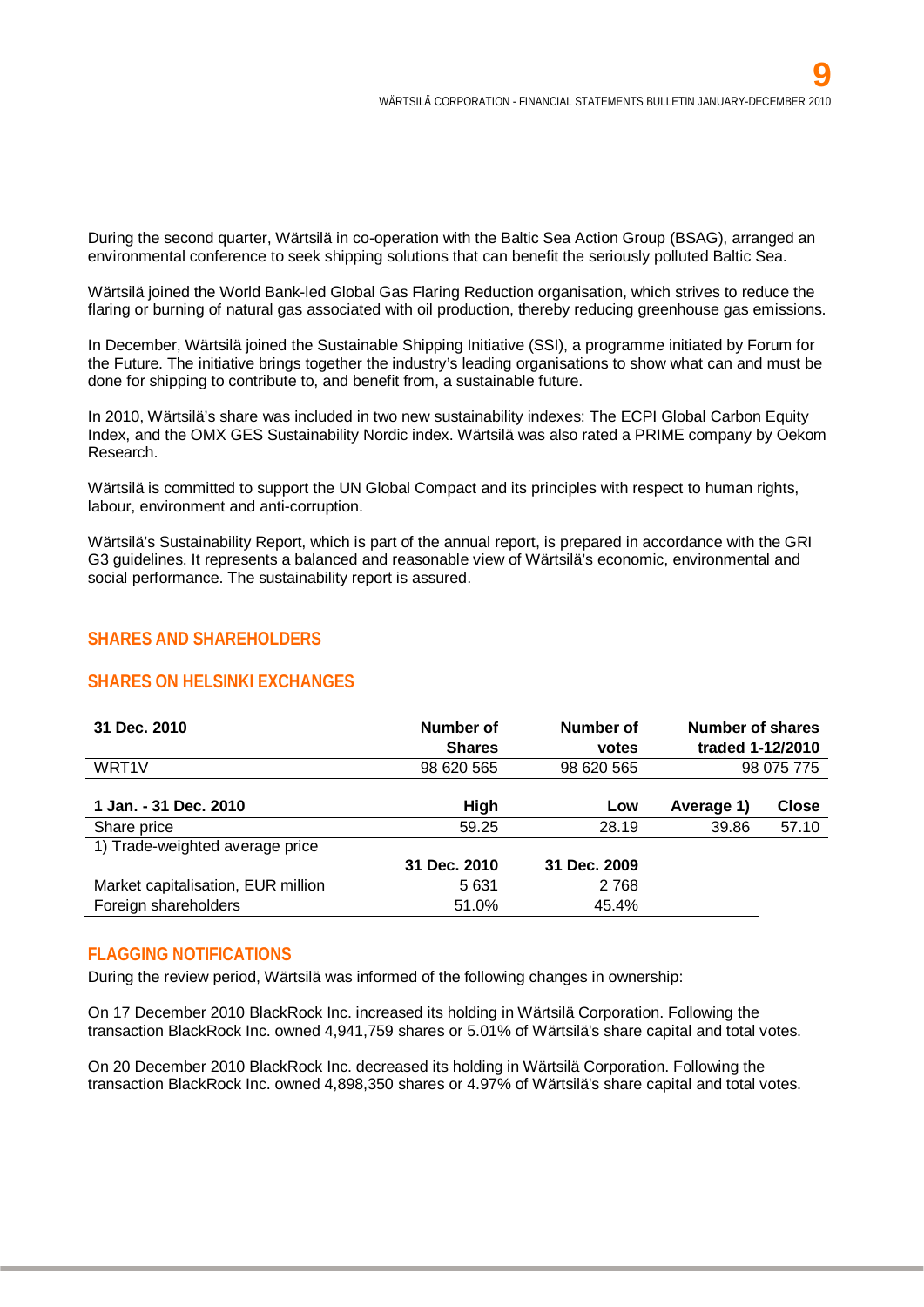## **DECISIONS TAKEN BY THE ANNUAL GENERAL MEETING**

Wärtsilä's Annual General Meeting held on 4 March 2010 approved the financial statements and discharged the members of the Board of Directors and the company's President & CEO from liability for the financial year 2009. The Meeting approved the Board of Directors' proposal to pay a dividend of 1.75 euro per share. The dividend was paid on 16 March 2010.

The Annual General Meeting decided to change the eighth article of the Articles of Association so that the publication of the notice for the general meeting will be no later than three weeks, but at least nine (9) days before the record date of the general meeting. The change is due to a change in the Finnish Limited Liability Companies Act.

The Annual General Meeting decided to change the fourth article of the Articles of Association so that the maximum number of members of the Board of Directors was increased to ten, and that the Board of Directors consists of 5-10 members.

The Annual General Meeting decided that the Board of Directors shall have nine members. The following were elected to the Board: Ms Maarit Aarni-Sirviö, Mr Kaj-Gustaf Bergh, Mr Alexander Ehrnrooth, Mr Paul Ehrnrooth, Mr Ole Johansson, Mr Antti Lagerroos, Mr Bertel Langenskiöld, Mr Mikael Lilius and Mr Matti Vuoria.

The firm of public auditors KPMG Oy Ab was appointed as the company's auditors.

The Annual General Meeting authorised the Board to resolve on donations of EUR 1,500,000 at the maximum to be made to universities during 2010. The primary recipient of the donations is Aalto University.

#### **Organisation of the Board of Directors**

The Board of Directors of Wärtsilä Corporation elected Antti Lagerroos as its chairman and Matti Vuoria as the deputy chairman. The Board decided to establish an Audit Committee, a Nomination Committee and a Compensation Committee. The Board appointed from among its members the following members to the Committees:

#### **Audit Committee:**

Chairman Antti Lagerroos, Maarit Aarni-Sirviö, Alexander Ehrnrooth, Bertel Langenskiöld

#### **Nomination Committee:**

Chairman Antti Lagerroos, Kaj-Gustaf Bergh, Paul Ehrnrooth, Matti Vuoria

#### **Compensation Committee:**

Chairman Antti Lagerroos, Bertel Langenskiöld, Mikael Lilius, Matti Vuoria

#### **BOARD OF DIRECTOR'S DIVIDEND PROPOSAL**

The Board of Directors proposes that a dividend of 1.75 euro per share and an extra dividend of 1.00 euro per share, totalling 2.75 euro per share, be paid for the financial year 2010. Wärtsilä's distributable funds at the end of the period totalled EUR 901,099,082.48. The dividend will be paid to shareholders who are registered in the list of shareholders maintained by the Finnish Central Securities Depository Ltd on the record date, which is 8 March 2011. The dividend payment date proposed by the Board is 15 March 2011. The Annual Report 2010, including the financial review and the review by the Board of Directors, will be available the company website www.wartsila.com during week 6.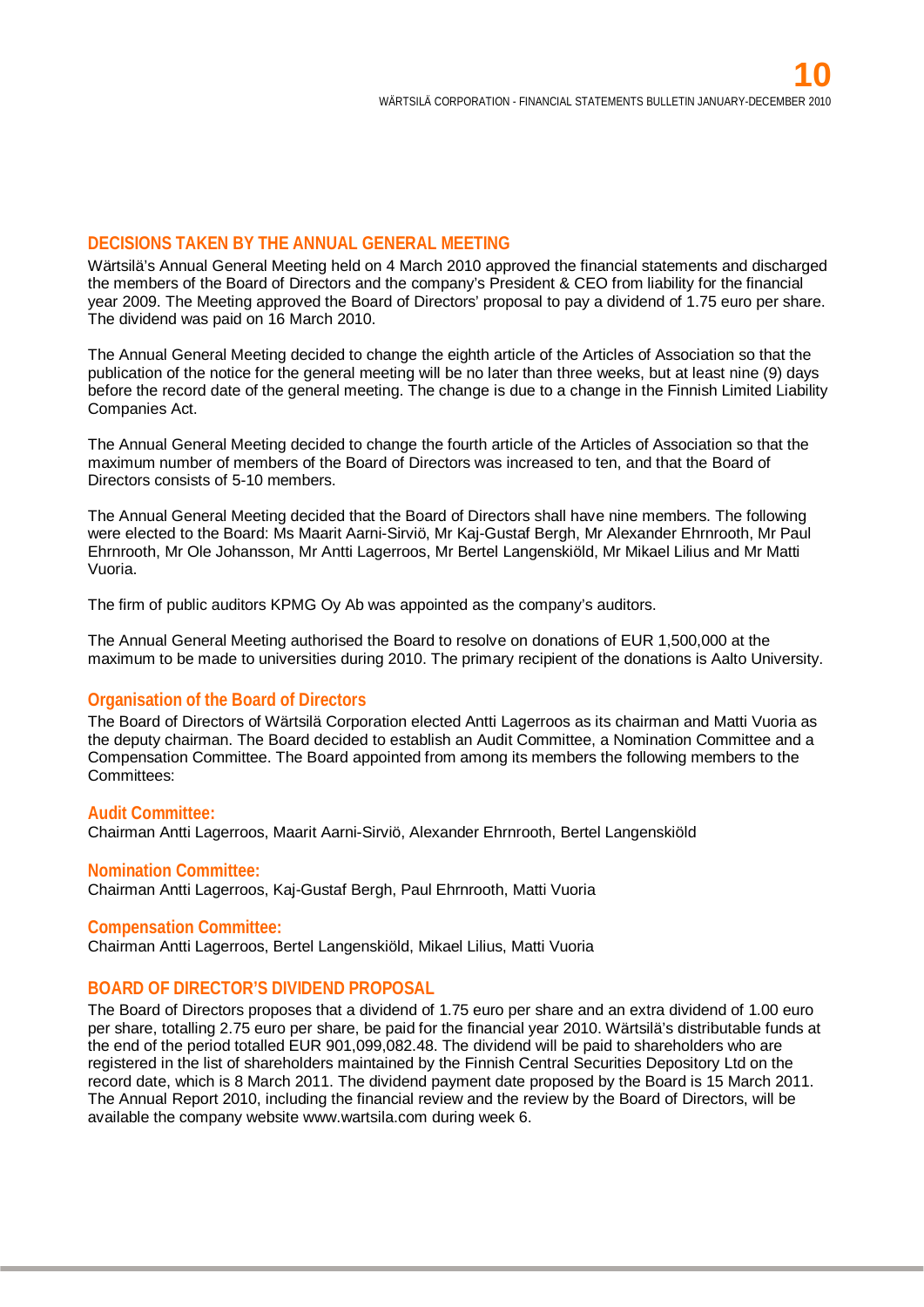#### **RISKS AND BUSINESS UNCERTAINTIES**

No major changes occurred in Wärtsilä's business environment in the fourth quarter and Wärtsilä expects that its business environment will continue to improve.

Although the risks have decreased substantially, the main risks within Ship Power remain the slippage of shipyard delivery schedules, as well as the risk of cancellation of existing orders. Due to high contracting activity in 2010, there is a risk of a slowdown in certain vessel segments.

In the Power Plant business, the consequences from the financial crisis can still be seen in the timing of bigger projects.

In Services, the biggest risk continues to be the uncertainty in the marine markets.

The annual report for 2010 contains a thorough description of Wärtsilä's risks and risk management.

#### **MARKET OUTLOOK**

Although the recovery of the shipbuilding markets has been much stronger than anticipated, the market fundamentals in some vessel segments remain unchanged. There is overcapacity, especially in the merchant segment, as order books are still being delivered and ordering activity has been strong in this segment in 2010. Wärtsilä's view on the developments in the merchant segment is cautious for 2011. The strengthening of the offshore segment as well as other more specialised vessel segments important for Wärtsilä, is expected to continue in 2011. Interest in the use of natural gas as fuel in the shipping industry is expected to continue, providing good potential for Wärtsilä within this field.

In 2011, the prevailing conditions will continue to affect competition and price pressure among shipbuilding suppliers. Wärtsilä expects that its Ship Power order intake in 2011 will be moderately better than in 2010.

Recovery in the power generation market is expected to continue in 2011. The growing emerging markets will continue to invest in power generation, and the OECD countries are expected to gradually address the need for changes in their power generation systems. The investments in renewable power may still take some time to recover, but the operational base of renewable energy, mainly wind power, has increased substantially in the past years. This creates a need for flexible power generation to manage the power variations.

At the same time the economics of natural gas generation are good. Natural gas prices have remained stable, and in the USA the prices of natural gas and oil have decoupled as a result of the quick ramp up of shale gas supply and moderate demand. There is also expectation that the ramp down of older coal based generation, due to environmental reasons, will create demand for clean, gas based generation. Wärtsilä Power Plants estimates its order intake to remain at a good level in 2011.

Wärtsilä expects that a sustainable recovery in the marine service market will begin during 2011. Power plant installations will continue to be run at high operating levels.The focus on operational improvement and competiveness will remain high on customers' agendas. Wärtsilä is well positioned to offer service solutions that ensure the reliability and availability of installations whilst reducing the overall maintenance spend. Increasingly stringent environmental regulations pose a challenge for our customers. Wärtsilä's extensive product portfolio offers competitive options for our customers for meeting the new requirements. The size and scope of Wärtsilä Services creates stability in a changing market environment, and provides a platform for future growth.

#### **WÄRTSILÄ'S PROSPECTS FOR 2011**

Wärtsilä expects its net sales for 2011 to grow 3-5% and operational profitability (EBIT% before nonrecurring items) to be around 11%.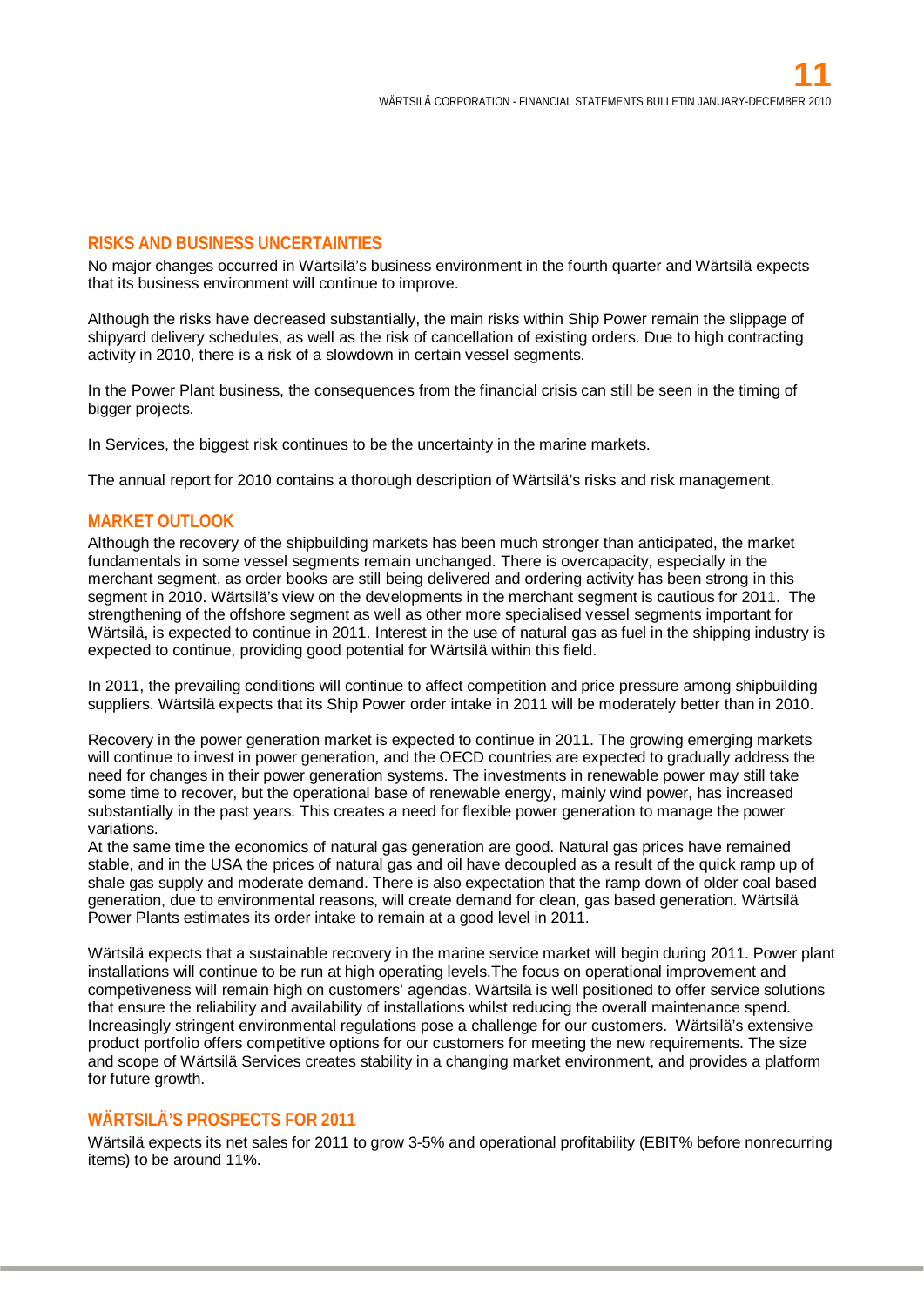## **WÄRTSILÄ FINANCIAL STATEMENTS BULLETIN 2010**

This financial statement bulletin is prepared in accordance with IAS 34 (Interim Financial Reporting) using the same accounting policies and methods of computation as in the annual financial statements for 2009. All figures in the accounts have been rounded and consequently the sum of individual figures can deviate from the presented sum figure.

#### **Use of estimates**

The preparation of the financial statements in accordance with IFRS requires management to make estimates and assumptions that affect the valuation of the reported assets and liabilities and other information, such as contingent liabilities and the recognition of income and expenses in the income statement. Although the estimates are based on the management's best knowledge of current events and actions, actual results may differ from the estimates.

## **IFRS amendments**

Of the amended International Financial Reporting Standards (IFRS) and interpretations mandatory as of 1 January 2010 the following are applicable on the Group reporting:

- Revised IFRS 3 Business Combinations
- Amendment to IAS 27 Consolidated and Separate Financial Statements
- Amendment to IAS 39 Financial Instruments: Recognition and Measurement: Eligible Hedged Items
- IFRIC 18 Transfers of Assets from Customers
- Amendments to IFRIC 9 Reassessment of Embedded Derivatives and IAS 39 Financial Instruments: Recognition and Measurement – Embedded Derivatives

The adaption of the revised standards and interpretations does not have any material effect on the interim report.

The annual figures in this financial statements bulletin are audited.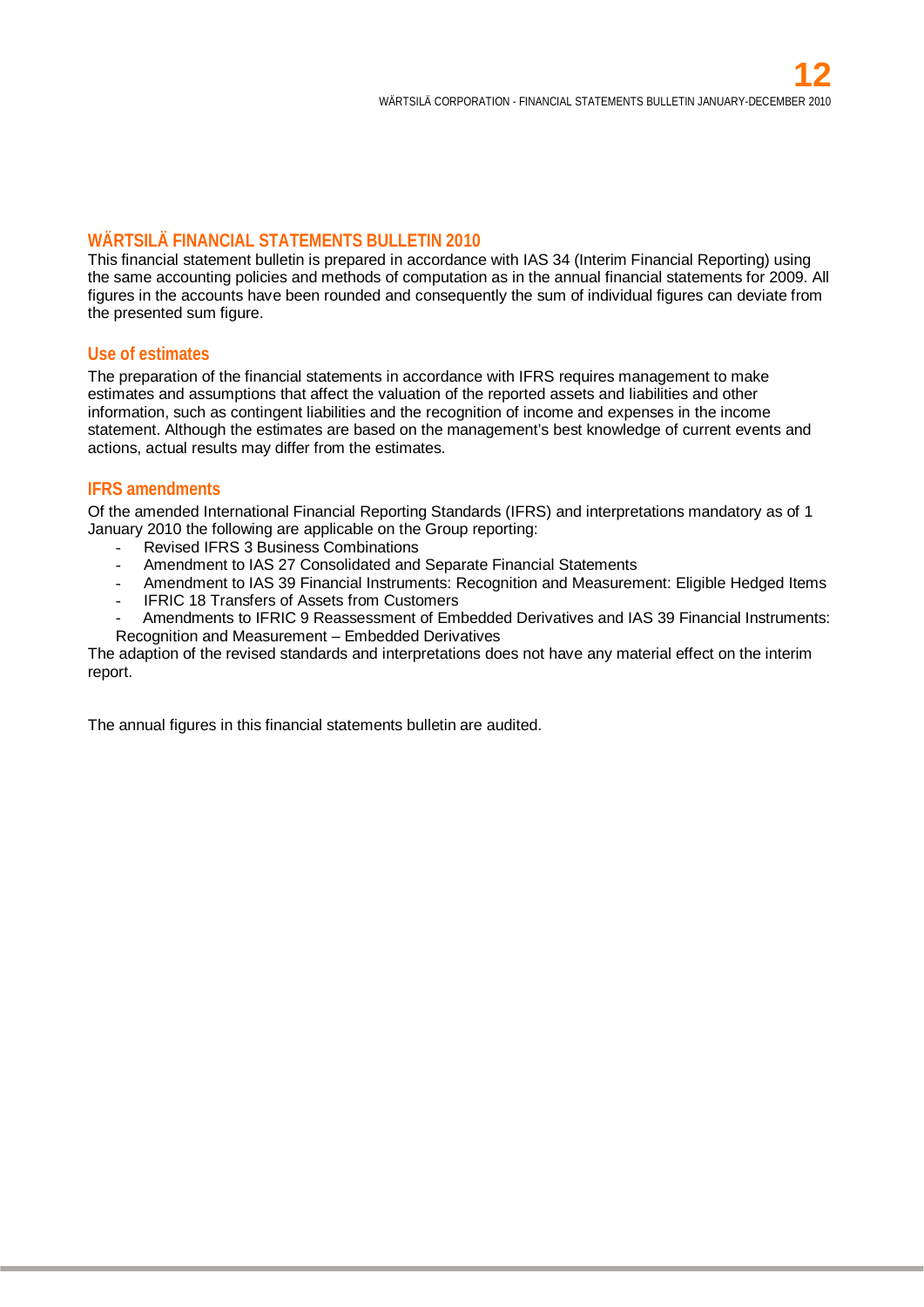# **CONSOLIDATED STATEMENT OF INCOME**

| <b>MEUR</b>                                                              | 2010           | 2009              |
|--------------------------------------------------------------------------|----------------|-------------------|
|                                                                          |                |                   |
| <b>Net sales</b>                                                         | 4553           | 5 2 6 0           |
| Change in inventories of finished goods & work in progress               | $-164$         | 98                |
| Work performed by the Group and capitalised                              | $\overline{2}$ | $\mathbf{1}$      |
| Other operating income                                                   | 52             | 50                |
| Material and services                                                    | $-2372$        | $-3183$           |
| Employee benefit expenses                                                | $-948$         | $-910$            |
| Depreciation, amortisation and impairment                                | $-116$         | $-165$            |
| Other operating expenses                                                 | $-601$         | $-564$            |
| Share of result of associates and joint ventures                         | 5              | 6                 |
| <b>Operating result</b>                                                  | 412            | 592               |
| Dividend income                                                          | $\overline{7}$ | 6                 |
| Interest income                                                          | 6              | 4                 |
| Other financial income                                                   | 12             | $12 \overline{ }$ |
| Interest expenses                                                        | $-18$          | $-21$             |
| Other financial expenses                                                 | $-20$          | $-35$             |
| Net income from financial assets available for sale                      | 149            |                   |
| <b>Profit before taxes</b>                                               | 548            | 558               |
| Income taxes                                                             | $-151$         | $-161$            |
| Profit for the financial period                                          | 397            | 396               |
| Attributable to:                                                         |                |                   |
| Equity holders of the parent company                                     | 386            | 389               |
| Non-controlling interests                                                | 11             | 8                 |
|                                                                          | 397            | 396               |
| Earnings per share attributable to equity holders of the parent company: |                |                   |
| Earnings per share (basic and diluted), EUR                              | 3.91           | 3.94              |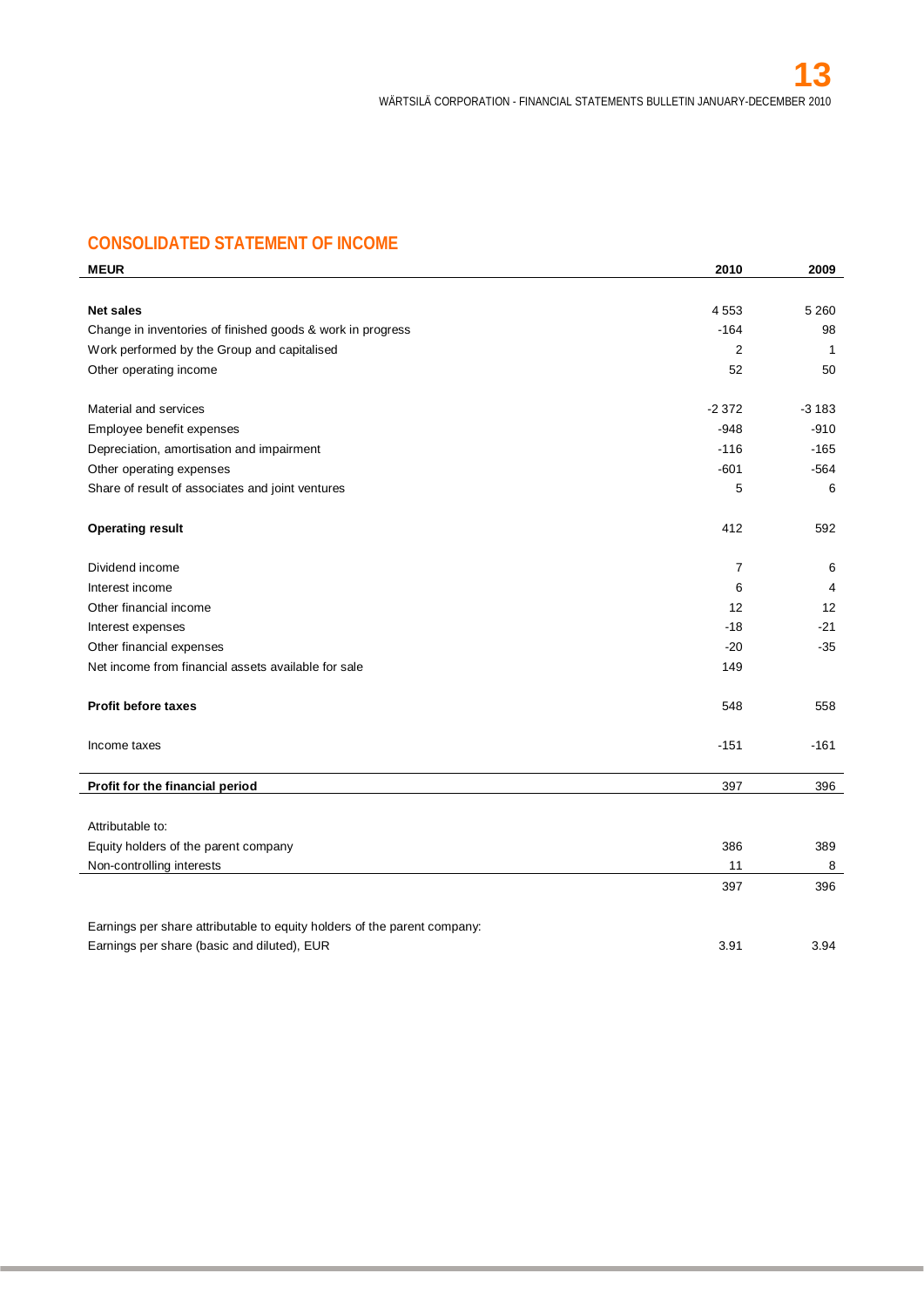## **STATEMENT OF COMPREHENSIVE INCOME**

| Profit for the financial period                                      | 397    | 396 |
|----------------------------------------------------------------------|--------|-----|
| Other comprehensive income after tax:                                |        |     |
| Exchange rate differences on translating foreign operations          | 17     | 18  |
| Financial assets available for sale                                  |        |     |
| fair valuation                                                       | 30     | 34  |
| transferred to statement of income                                   | $-110$ |     |
| Cash flow hedges                                                     | -9     | 20  |
| Share of other comprehensive income of associates and joint ventures |        | 1   |
| Other income/expenses                                                |        |     |
| Other comprehensive income                                           | $-71$  | 73  |
| Total comprehensive income for the period                            | 326    | 469 |
|                                                                      |        |     |
| Total comprehensive income attributable to:                          |        |     |
| Equity holders of the parent company                                 | 313    | 460 |
| Non-controlling interests                                            | 13     | 9   |
|                                                                      | 326    | 469 |

# **CONSOLIDATED STATEMENT OF FINANCIAL POSITION, ASSETS**

| <b>MEUR</b>                                  | 31.12.2010 | 31.12.2009      |
|----------------------------------------------|------------|-----------------|
|                                              |            |                 |
| Non-current assets                           |            |                 |
| Goodwill                                     | 574        | 558             |
| Intangible assets                            | 205        | 222             |
| Property, plant and equipment                | 455        | 449             |
| Investment properties                        | 11         | 9               |
| Investments in associates and joint ventures | 65         | 56              |
| Financial assets available for sale          | 18         | 151             |
| Interest-bearing investments                 | 16         | 2               |
| Deferred tax receivables                     | 122        | 88              |
| Trade receivables                            |            | 2               |
| Other receivables                            | 16         | 12 <sup>2</sup> |
|                                              | 1483       | 1548            |
|                                              |            |                 |
| <b>Current assets</b>                        |            |                 |
| Inventories                                  | 1 2 4 4    | 1577            |
| Interest-bearing receivables                 | 1          | $\overline{4}$  |
| Trade receivables                            | 860        | 1 0 2 8         |
| Income tax receivables                       | 26         | 10              |
| Other receivables                            | 305        | 244             |
| Cash and cash equivalents                    | 776        | 244             |
|                                              | 3 2 1 3    | 3 1 0 8         |
|                                              |            |                 |
| <b>Total assets</b>                          | 4696       | 4655            |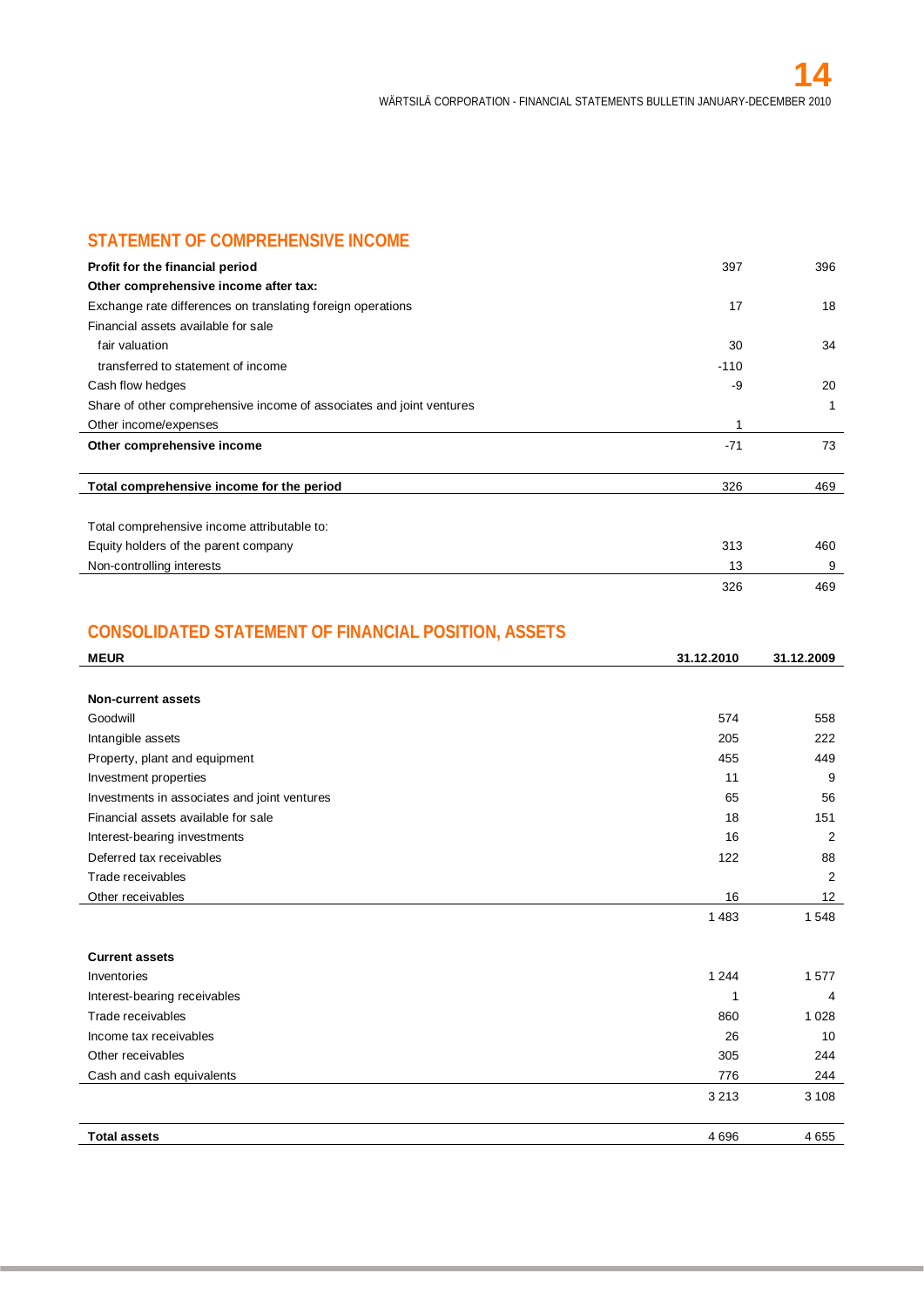# **CONSOLIDATED STATEMENT OF FINANCIAL POSITION, EQUITY AND LIABILITIES**

| <b>MEUR</b>                                               | 31.12.2010 | 31.12.2009   |
|-----------------------------------------------------------|------------|--------------|
|                                                           |            |              |
| <b>Equity</b>                                             |            |              |
| Share capital                                             | 336        | 336          |
| Share issue premium                                       | 61         | 61           |
| <b>Translation differences</b>                            | 8          | -6           |
| Fair value reserve                                        | 12         | 99           |
| Retained earnings                                         | 1 2 2 1    | 1 0 0 6      |
| Total equity attributable to equity holders of the parent | 1638       | 1496         |
|                                                           |            |              |
| Non-controlling interests                                 | 26         | 16           |
| <b>Total equity</b>                                       | 1664       | 1512         |
| <b>Liabilities</b>                                        |            |              |
| <b>Non-current liabilities</b>                            |            |              |
| Interest-bearing debt                                     | 572        | 591          |
| Deferred tax liabilities                                  | 70         | 93           |
| Pension obligations                                       | 40         | 46           |
| Provisions                                                | 45         | 24           |
| Advances received                                         | 104        | 187          |
| Other liabilities                                         |            | $\mathbf{1}$ |
|                                                           | 831        | 941          |
| <b>Current liabilities</b>                                |            |              |
| Interest-bearing debt                                     | 56         | 73           |
| Provisions                                                | 233        | 181          |
| Advances received                                         | 511        | 691          |
| Trade payables                                            | 366        | 299          |
| Income tax liabilities                                    | 105        | 75           |
| Other liabilities                                         | 929        | 883          |
|                                                           | 2 2 0 1    | 2 2 0 2      |
| <b>Total liabilities</b>                                  | 3032       | 3 1 4 3      |
| <b>Total equity and liabilities</b>                       | 4696       | 4655         |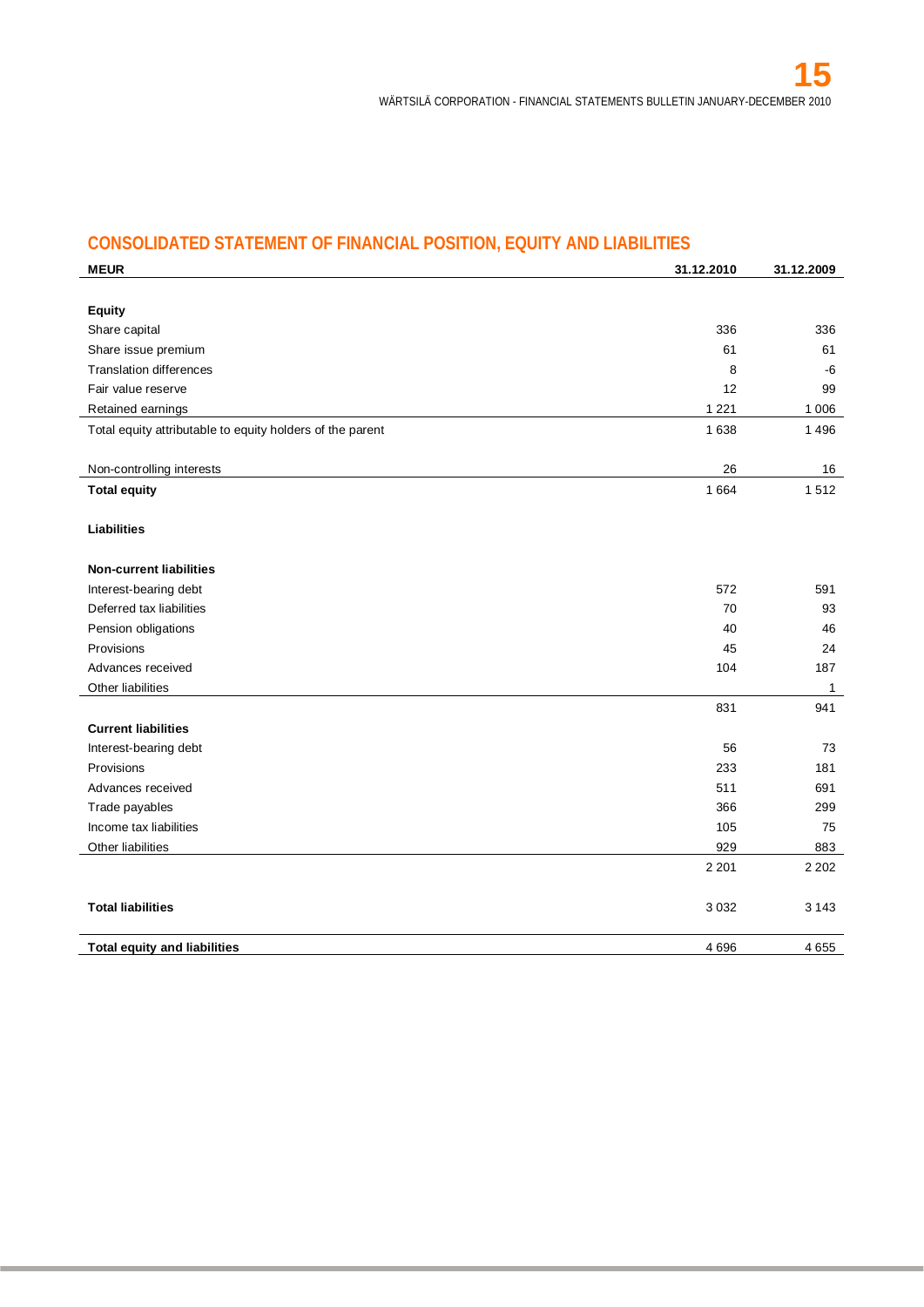# **CONSOLIDATED STATEMENT OF CASH FLOWS**

| <b>MEUR</b>                                                               | 2010   | 2009   |
|---------------------------------------------------------------------------|--------|--------|
|                                                                           |        |        |
| Cash flow from operating activities:                                      |        |        |
| Profit before taxes                                                       | 548    | 558    |
| Adjustments:                                                              |        |        |
| Depreciation, amortisation and impairment                                 | 116    | 165    |
| Financial income and expenses                                             | 13     | 34     |
| Selling profit and loss of fixed assets and other changes                 | -147   | -7     |
| Share of result of associates and joint ventures                          | -5     | -6     |
| Cash flow before changes in working capital                               | 526    | 743    |
|                                                                           |        |        |
| Changes in working capital:                                               |        |        |
| Assets, non-interest-bearing, increase (-) / decrease (+)                 | 132    | 114    |
| Inventories, increase (-) / decrease (+)                                  | 379    | 66     |
| Liabilities, non-interest-bearing, increase (+) / decrease (-)            | $-141$ | $-358$ |
| Changes in working capital                                                | 370    | $-179$ |
|                                                                           |        |        |
| Cash flow from operating activities before financial items and taxes      | 896    | 564    |
|                                                                           |        |        |
| <b>Financial items and taxes:</b>                                         |        |        |
| Interest and other financial income                                       | 11     | 15     |
| Interest and other financial expenses                                     | $-72$  | $-72$  |
| Income taxes                                                              | $-173$ | -158   |
| Financial items and taxes                                                 | -233   | -215   |
|                                                                           |        |        |
| Cash flow from operating activities                                       | 663    | 349    |
|                                                                           |        |        |
| Cash flow from investing activities:                                      |        |        |
| Investments in shares and acquisitions                                    | -6     | -16    |
| Investments in property, plant and equipment and intangible assets        | -92    | -136   |
| Proceeds from sale of property, plant and equipment and intangible assets | 9      | 3      |
| Proceeds from sale of financial assets available for sale                 | 173    | -21    |
| Loan receivables, increase $(-)$ / decrease $(+)$ and other changes       | -13    | $-1$   |
| Dividends received                                                        | 8      | 8      |
| Cash flow from investing activities                                       | 79     | $-163$ |
|                                                                           |        |        |
| Cash flow after investing activities                                      | 742    | 187    |
|                                                                           |        |        |
| Cash flow from financing activities:                                      |        |        |
| Proceeds from non-current borrowings                                      | 37     | 263    |
| Repayments and other changes in non-current loans                         | -78    | -109   |
| Loan receivables, increase $(\cdot)$ / decrease $(\cdot)$                 | 2      | 3      |
| Current loans, increase (+) / decrease (-)                                | $-2$   | -141   |
| Dividends paid                                                            | $-175$ | $-156$ |
| Cash flow from financing activities                                       |        |        |
|                                                                           | $-216$ | $-140$ |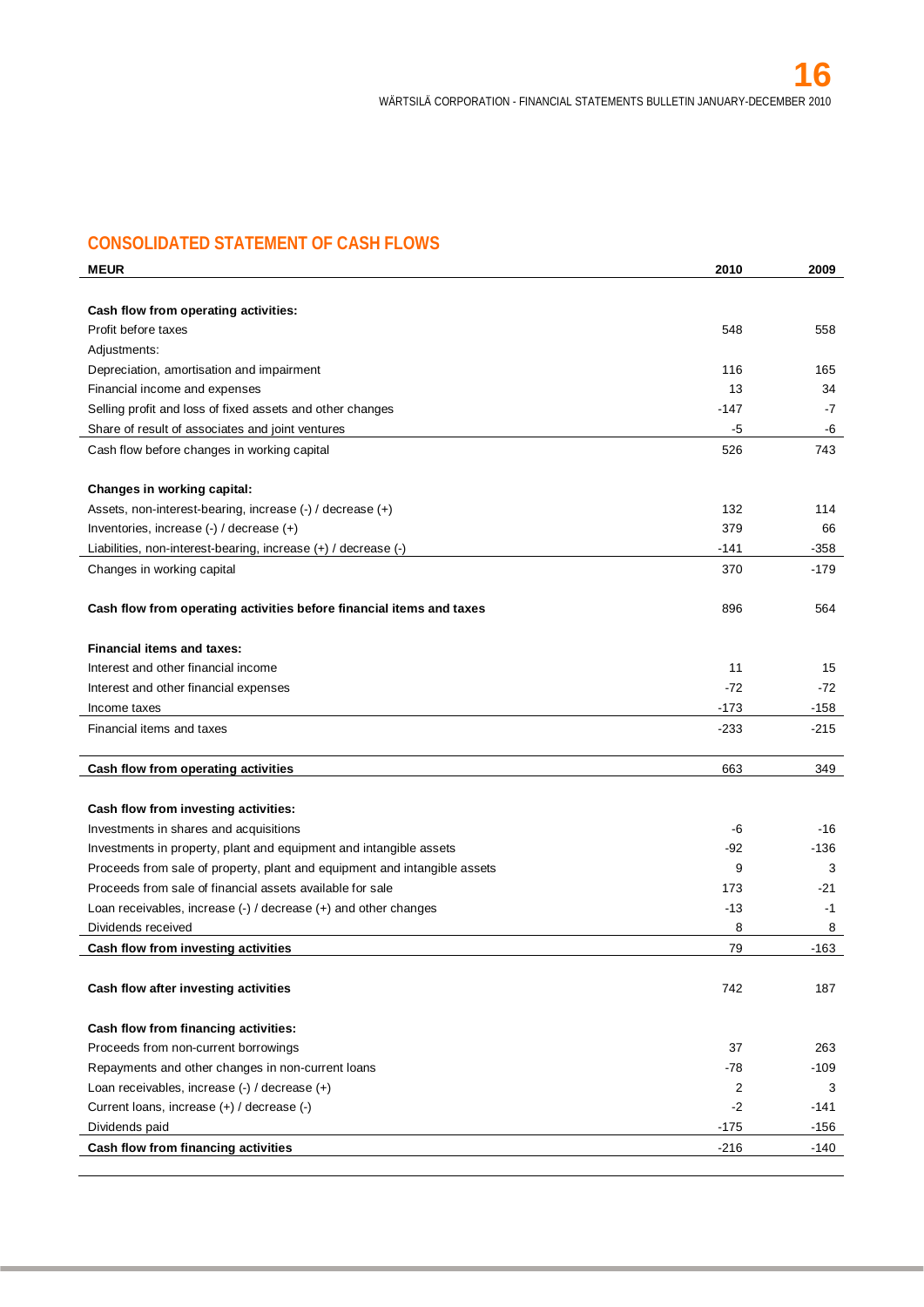| Change in cash and cash equivalents,             |     |     |
|--------------------------------------------------|-----|-----|
| increase $(+)$ / decrease $(-)$                  | 525 | -47 |
|                                                  |     |     |
| Cash and cash equivalents at beginning of period | 244 | 197 |
| Exchange rate changes                            |     |     |
| Cash and cash equivalents at end of period       | 776 | 244 |

# **STATEMENT OF CHANGES IN SHAREHOLDERS' EQUITY**

| <b>MEUR</b>                                                                                     | Total equity attributable to equity holders of the parent |              |         | Non-<br>controlling |                |                |                  |
|-------------------------------------------------------------------------------------------------|-----------------------------------------------------------|--------------|---------|---------------------|----------------|----------------|------------------|
|                                                                                                 |                                                           |              | Trans-  |                     |                |                | <b>Interests</b> |
|                                                                                                 |                                                           | <b>Share</b> | lation  | Fair                |                |                |                  |
|                                                                                                 | <b>Share</b>                                              | issue        | differ- | value               | Retained       |                |                  |
|                                                                                                 | capital                                                   | premium      | ence    | reserve             | earnings       | <b>Total</b>   |                  |
| Equity on 1 January 2009                                                                        | 336                                                       | 61           | $-27$   | 50                  | 764            | 1 1 8 4        | 15               |
| <b>Translation differences</b>                                                                  |                                                           |              | 21      |                     |                | 21             |                  |
| Other changes                                                                                   |                                                           |              |         |                     | 1              | 1              |                  |
| Financial assets available for sale<br>gain / loss arising from fair valuation, net of<br>taxes |                                                           |              |         | 34                  |                | 34             |                  |
| Cash flow hedges<br>gain / loss arising from fair valuation, net of<br>taxes                    |                                                           |              |         | 3                   |                | 3              |                  |
| transferred to statement of income, net of<br>taxes                                             |                                                           |              |         | 12                  |                | 12             | 2                |
| <b>Comprehensive income</b>                                                                     |                                                           |              | 21      | 49                  | $\mathbf{1}$   | 71             | $\mathbf{1}$     |
| Profit for the financial period                                                                 |                                                           |              |         |                     | 389            | 389            | 8                |
| Total comprehensive income for the period                                                       |                                                           |              | 21      | 49                  | 390            | 460            | 9                |
| Dividends paid                                                                                  |                                                           |              |         |                     | $-148$         | $-148$         | -8               |
| Equity on 31 December 2009                                                                      | 336                                                       | 61           | -6      | 99                  | 1 006          | 1496           | 16               |
| <b>Translation differences</b>                                                                  |                                                           |              | 14      |                     |                | 14             | $\mathbf{1}$     |
| Other changes                                                                                   |                                                           |              |         |                     | $\overline{2}$ | $\overline{2}$ | $-1$             |
| Financial assets available for sale<br>gain / loss arising from fair valuation, net of          |                                                           |              |         |                     |                |                |                  |
| taxes<br>transferred to statement of income, net of<br>taxes                                    |                                                           |              |         | 30<br>$-110$        |                | 30<br>$-110$   |                  |
| Cash flow hedges<br>gain / loss arising from fair valuation, net of                             |                                                           |              |         |                     |                |                |                  |
| taxes<br>transferred to statement of income, net of                                             |                                                           |              |         | 6<br>$-13$          |                | 6<br>$-13$     |                  |
| taxes<br><b>Comprehensive income</b>                                                            |                                                           |              | 14      | $-87$               | $\overline{2}$ | $-72$          | $\mathbf{1}$     |
| Profit for the financial period                                                                 |                                                           |              |         |                     | 386            | 386            | 11               |
|                                                                                                 |                                                           |              | 14      | $-87$               | 387            | 314            | 12               |
| Total comprehensive income for the period<br>Dividends paid                                     |                                                           |              |         |                     | $-173$         | $-173$         | $-2$             |
|                                                                                                 | 336                                                       | 61           | 8       | 12                  | 1 2 2 1        | 1638           | 26               |
| Equity on 31 December 2010                                                                      |                                                           |              |         |                     |                |                |                  |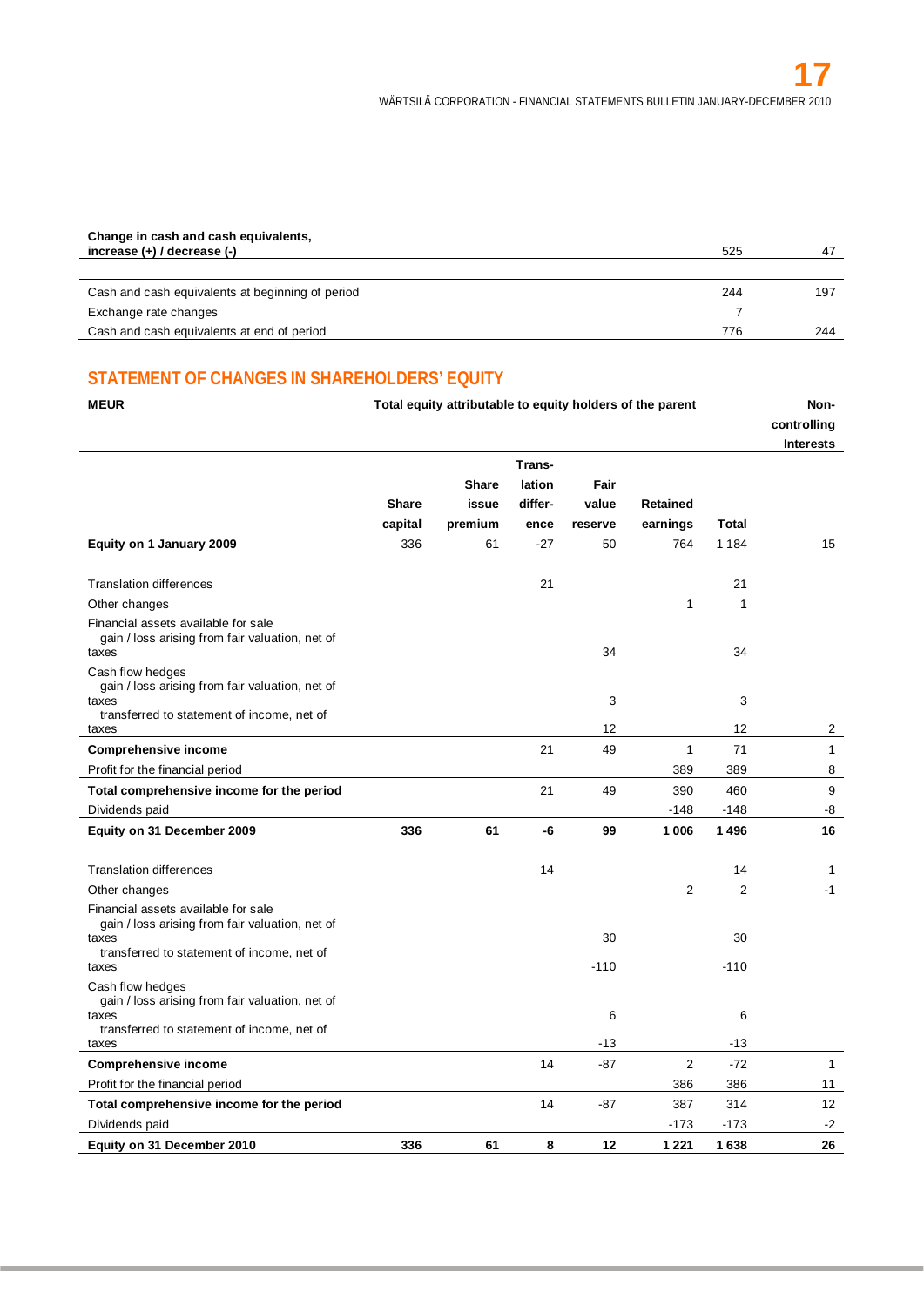# **GEOGRAPHICAL AREAS**

| <b>MEUR</b>         | <b>Europe</b> | Asia | Americas | Other | Total   |
|---------------------|---------------|------|----------|-------|---------|
| Net sales 1-12/2010 | 266           | 754  | 034      | 499   | 4553    |
| Net sales 1-12/2009 | 654           | 937  | 176      | 493   | 5 2 6 0 |

# **INTANGIBLE ASSETS AND PROPERTY, PLANT & EQUIPMENT**

| <b>MEUR</b>                                | 2010 | 2009  |
|--------------------------------------------|------|-------|
| Intangible assets                          |      |       |
| Book value at 1 January                    | 779  | 793   |
| Changes in exchange rates                  | 20   | 26    |
| Acquisitions                               |      | 12    |
| Additions                                  | 17   | 24    |
| Amortisation and impairment                | -42  | -62   |
| Disposals and intra-balance sheet transfer | 6    | $-14$ |
| Book value at end of period                | 780  | 779   |

#### **Property, plant and equipment**

| Book value at end of period                | 466   | 457    |
|--------------------------------------------|-------|--------|
| Disposals and intra-balance sheet transfer | -6    | -2     |
| Depreciation and impairment                | $-73$ | $-103$ |
| Additions                                  | 75    | 112    |
| Acquisitions                               |       |        |
| Changes in exchange rates                  | 14    |        |
| Book value at 1 January                    | 457   | 446    |
|                                            |       |        |

# **GROSS CAPITAL EXPENDITURE**

| <b>MEUR</b>                                         | 2010 | 2009 |
|-----------------------------------------------------|------|------|
| Investments in securities and acquisitions          |      | 16   |
| Intangible assets and property, plant and equipment | 92   | 136  |
| <b>Total</b>                                        | 98   | 152  |

Wärtsilä centralises warehousing and logistics of spare parts by investing in a new distribution centre in the Netherlands. The investments to the new distribution centre amounted to EUR 26 million during the review period and commitments related to the investment were EUR 6 million at the end of the review period.

# **INTEREST-BEARING LOAN CAPITAL**

| <b>MEUR</b>                | 31 Dec. 2010 | 31 Dec. 2009 |
|----------------------------|--------------|--------------|
| Non-current liabilities    | 572          | 591          |
| <b>Current liabilities</b> | 56           | 73           |
| Loan receivables           | $-17$        | -6           |
| Cash and cash equivalents  | $-776$       | $-244$       |
| <b>Net</b>                 | $-165$       | 414          |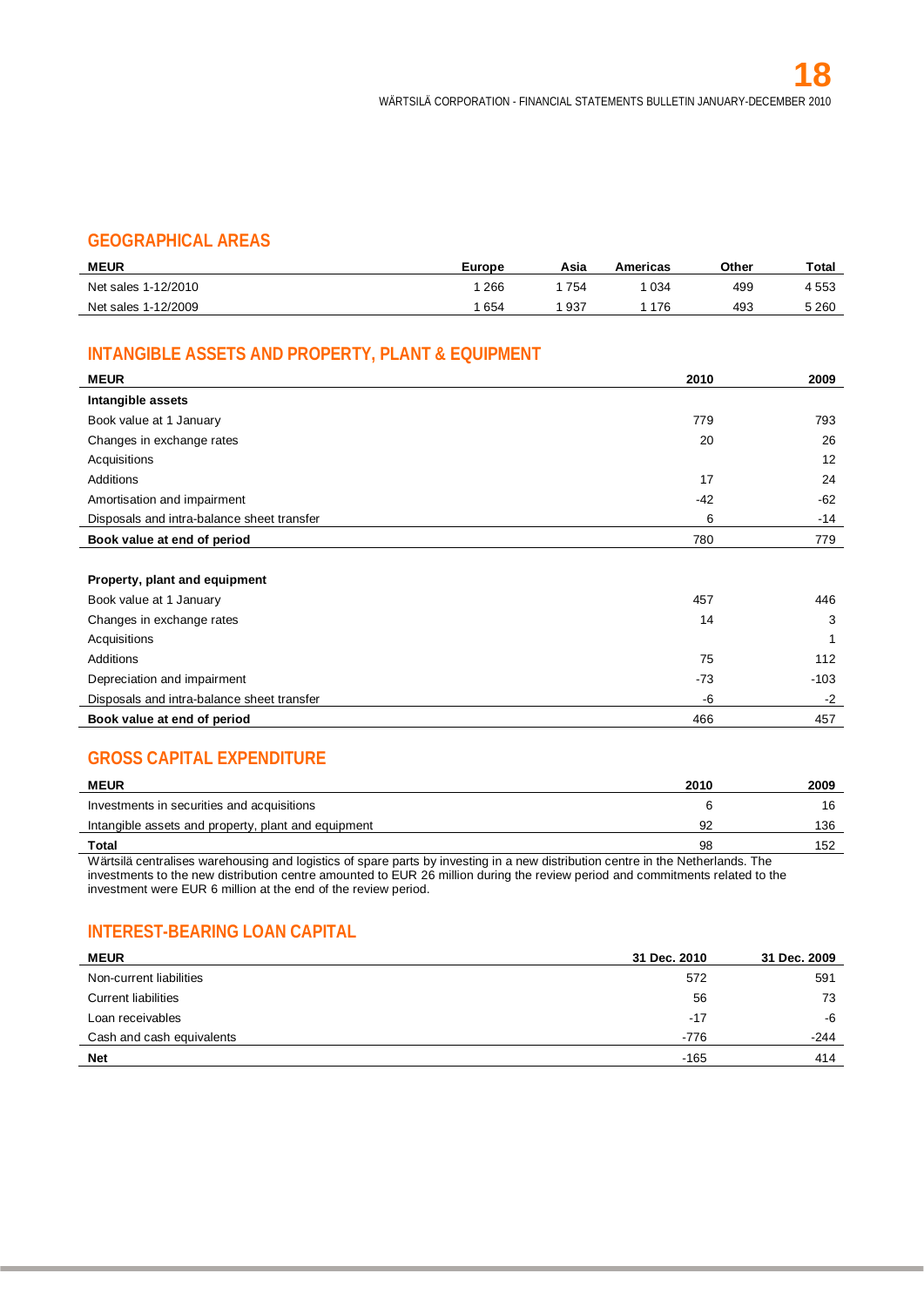# **FINANCIAL RATIOS**

|                                             | 2010    | 2009  |
|---------------------------------------------|---------|-------|
| Earnings per share, EUR (basic and diluted) | 3.91    | 3.94  |
| Equity per share, EUR                       | 16.61   | 15.17 |
| Solvency ratio, %                           | 40.8    | 40.0  |
| Gearing                                     | $-0.09$ | 0.28  |

# **PERSONNEL**

|                  | 2010   | 2009   |
|------------------|--------|--------|
| On average       | 18 000 | 18830  |
| At end of period | '7 528 | 18 541 |

# **CONTINGENT LIABILITIES**

| <b>MEUR</b>                           | 31 Dec. 2010 | 31 Dec. 2009 |
|---------------------------------------|--------------|--------------|
| Mortgages                             | 59           | 56           |
| Chattel mortgages                     | 18           | 10           |
| Total                                 | 77           | 66           |
|                                       |              |              |
| Guarantees and contingent liabilities |              |              |
| on behalf of Group companies          | 623          | 678          |
| on behalf of associated companies     | 9            | 8            |
| Nominal amount of rents according     |              |              |
| to leasing contracts                  | 74           | 89           |
| Total                                 | 706          | 775          |

# **NOMINAL VALUES OF DERIVATIVE INSTRUMENTS**

| <b>MEUR</b>                        | <b>Total amount</b> | of which closed |
|------------------------------------|---------------------|-----------------|
| Interest rate swaps                | 20                  |                 |
| Foreign exchange forward contracts | 1 0 2 3             | 114             |
| Currency options, purchased        | 19                  |                 |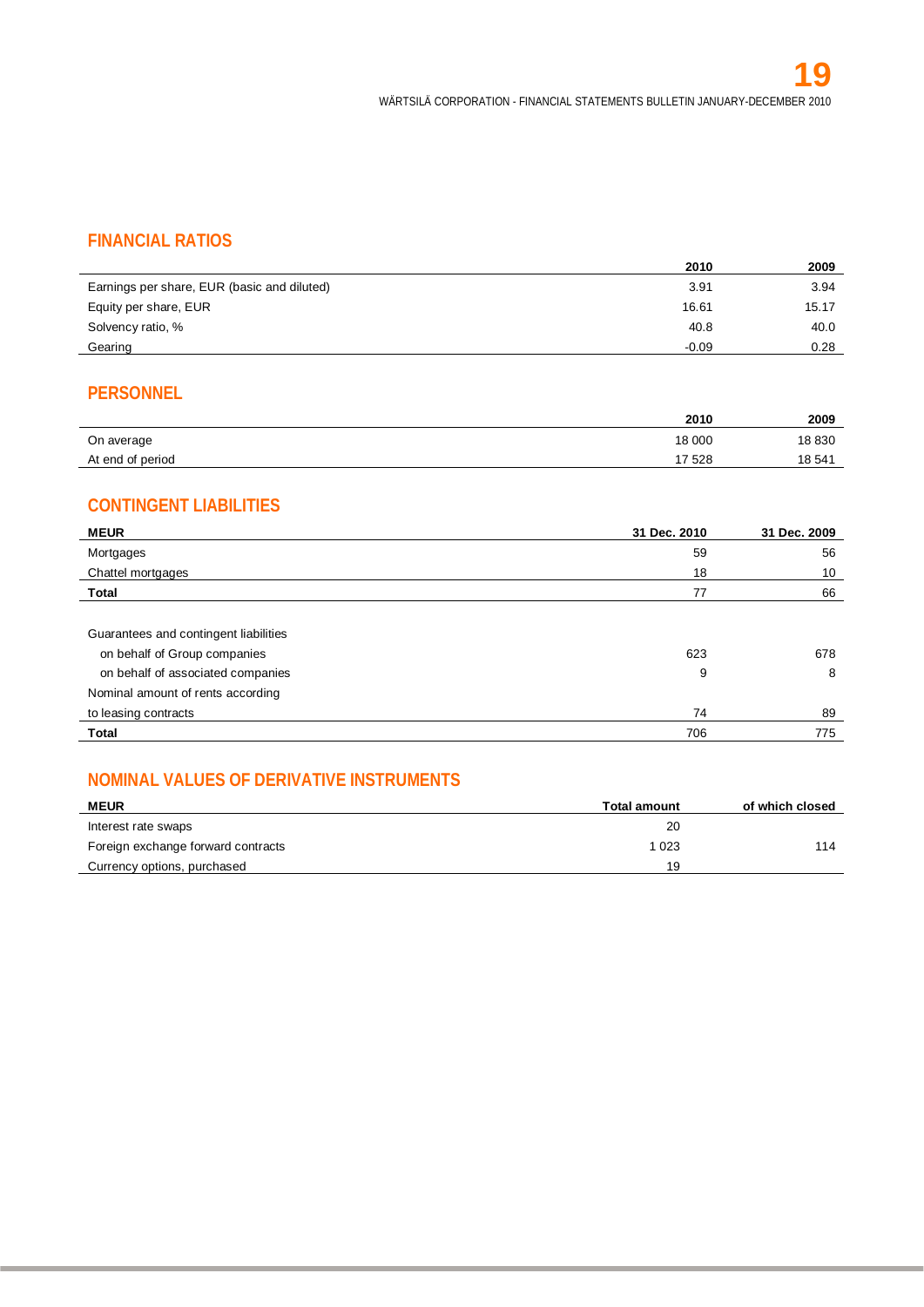# **CONDENSED STATEMENT OF INCOME, QUARTERLY**

| 10-12/2010                                                               | 7-9/2010 | 4-6/2010 | 1-3/2010       | 10-12/2009 | 7-9/2009 |  |
|--------------------------------------------------------------------------|----------|----------|----------------|------------|----------|--|
| 1462                                                                     | 1 0 3 9  | 1 1 3 1  | 922            | 1519       | 1 1 6 7  |  |
| 21                                                                       | 13       | 11       | $\overline{7}$ | 11         | 20       |  |
| $-1313$                                                                  | $-910$   | $-1007$  | $-851$         | $-1280$    | $-1026$  |  |
| $-29$                                                                    | $-29$    | $-28$    | $-30$          | $-73$      | -31      |  |
| 2                                                                        | 2        |          | $\overline{2}$ | 1          | 3        |  |
| 143                                                                      | 114      | 105      | 49             | 179        | 133      |  |
| $-10$                                                                    | -6       | 4        |                | -9         | -9       |  |
| 117                                                                      | 32       |          |                |            |          |  |
| 251                                                                      | 140      | 109      | 49             | 170        | 125      |  |
| $-71$                                                                    | $-35$    | $-31$    | $-14$          | $-51$      | $-38$    |  |
| 179                                                                      | 104      | 79       | 35             | 119        | 87       |  |
|                                                                          |          |          |                |            |          |  |
|                                                                          |          |          |                |            |          |  |
| 176                                                                      | 101      | 76       | 32             | 115        | 86       |  |
| 4                                                                        | 3        | 3        | 2              | 4          | 1        |  |
| 179                                                                      | 104      | 79       | 35             | 119        | 87       |  |
|                                                                          |          |          |                |            |          |  |
| Earnings per share attributable to equity holders of the parent company: |          |          |                |            |          |  |
| 1.78                                                                     | 1.03     | 0.77     | 0.33           | 1.17       | 0.87     |  |
|                                                                          |          |          |                |            |          |  |